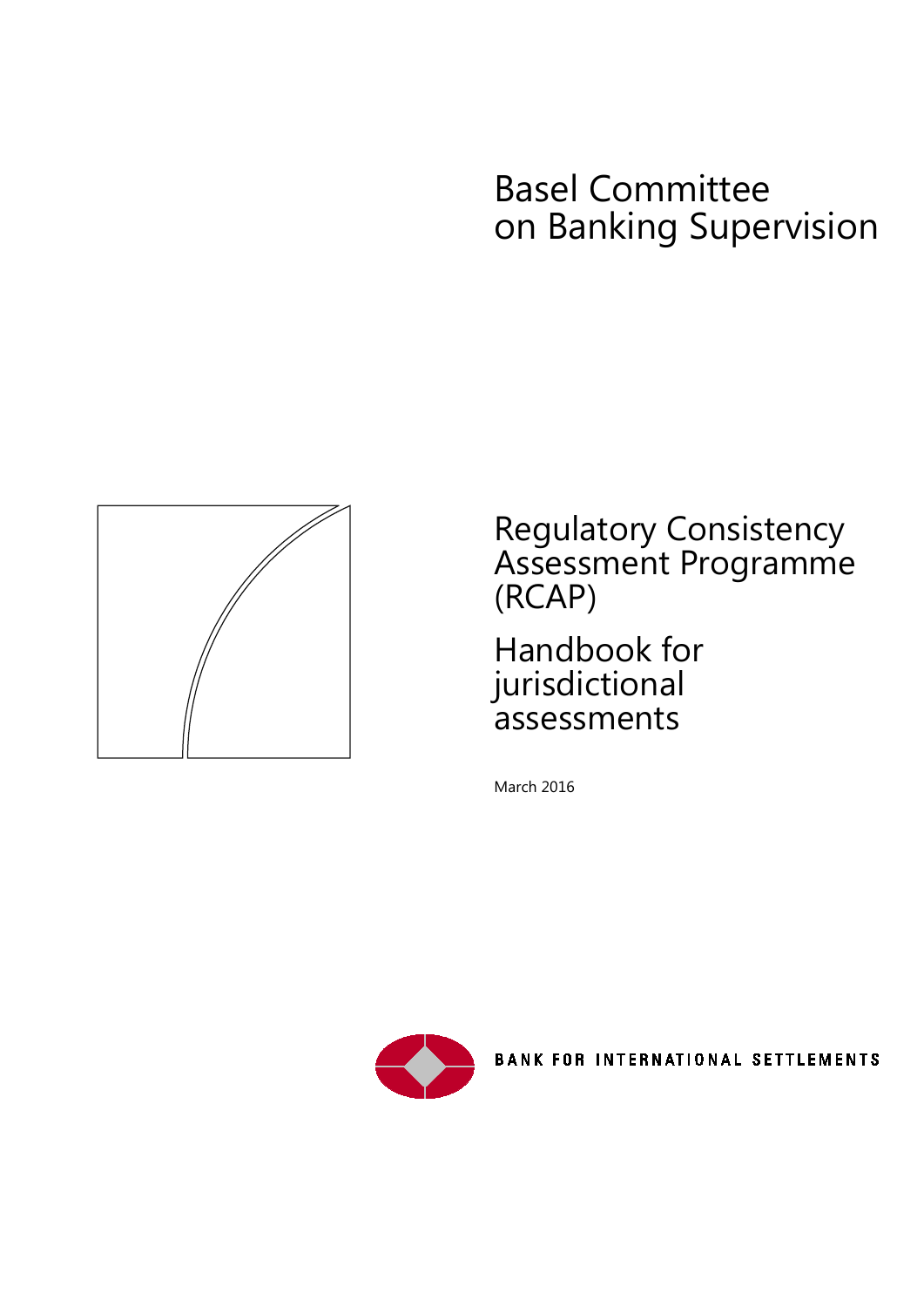This publication is available on the BIS website [\(www.bis.org\)](http://www.bis.org/).

*© Bank for International Settlements 2016. All rights reserved. Brief excerpts may be reproduced or translated provided the source is stated.*

ISBN 978-92-9197-481-8 (print) ISBN 978-92-9197-482-5 (online)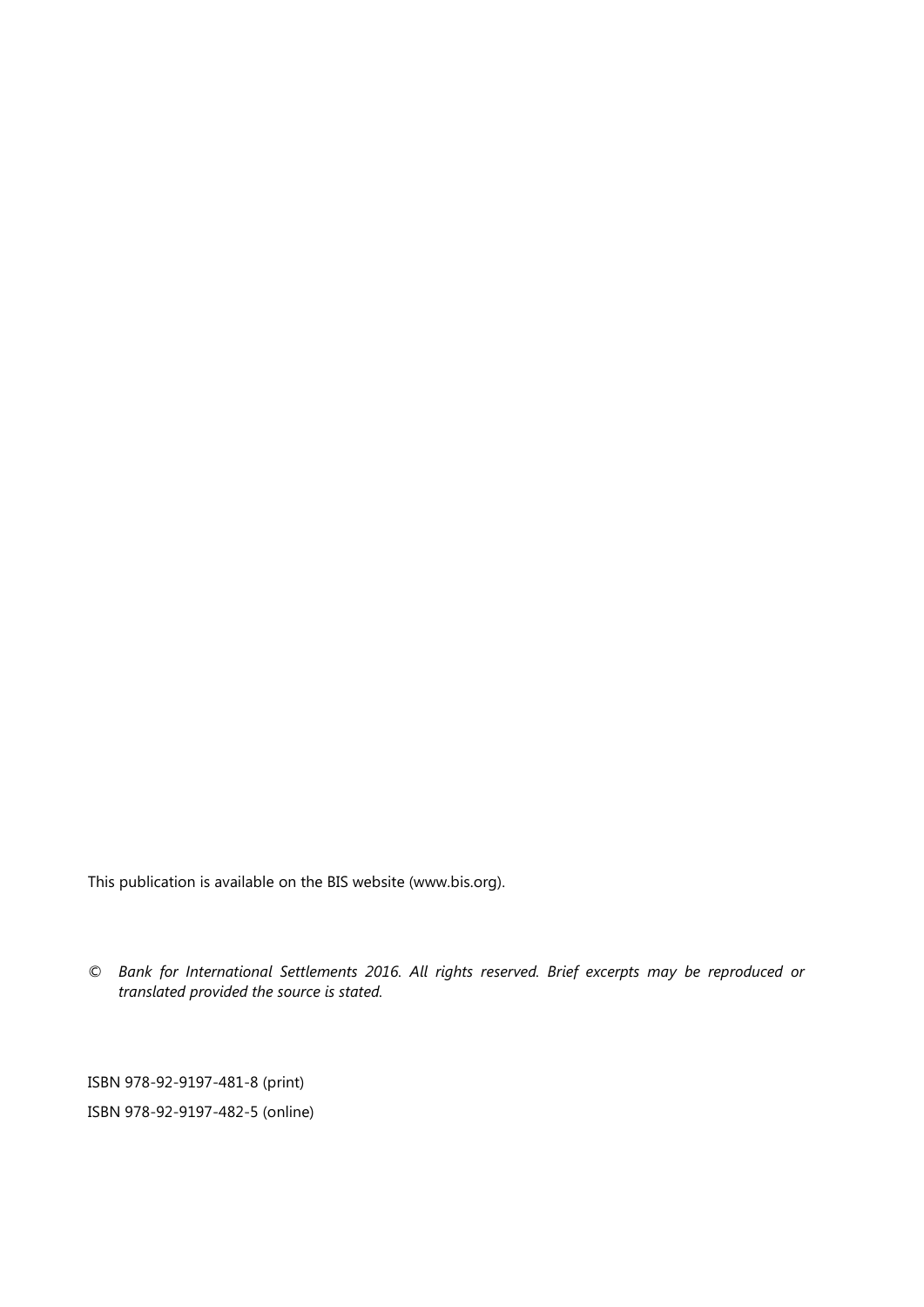### Contents

| 1. |                                                                                       |  |
|----|---------------------------------------------------------------------------------------|--|
| 2. |                                                                                       |  |
| 3. | Basel risk-based capital standards: scope, design and methodology of assessment 10    |  |
| 4. | Basel Liquidity Coverage Ratio: scope, design and methodology of assessment  15       |  |
| 5. | Basel framework for global systemically important banks (G-SIBs): scope, design and   |  |
| 6. | Basel framework for domestic systemically important banks (D-SIBs): scope, design and |  |
| 7. |                                                                                       |  |
|    |                                                                                       |  |
|    | Annex 1: Composition, terms of reference and mandate of RCAP governing bodies21       |  |
|    |                                                                                       |  |
|    |                                                                                       |  |
|    |                                                                                       |  |
|    |                                                                                       |  |
|    |                                                                                       |  |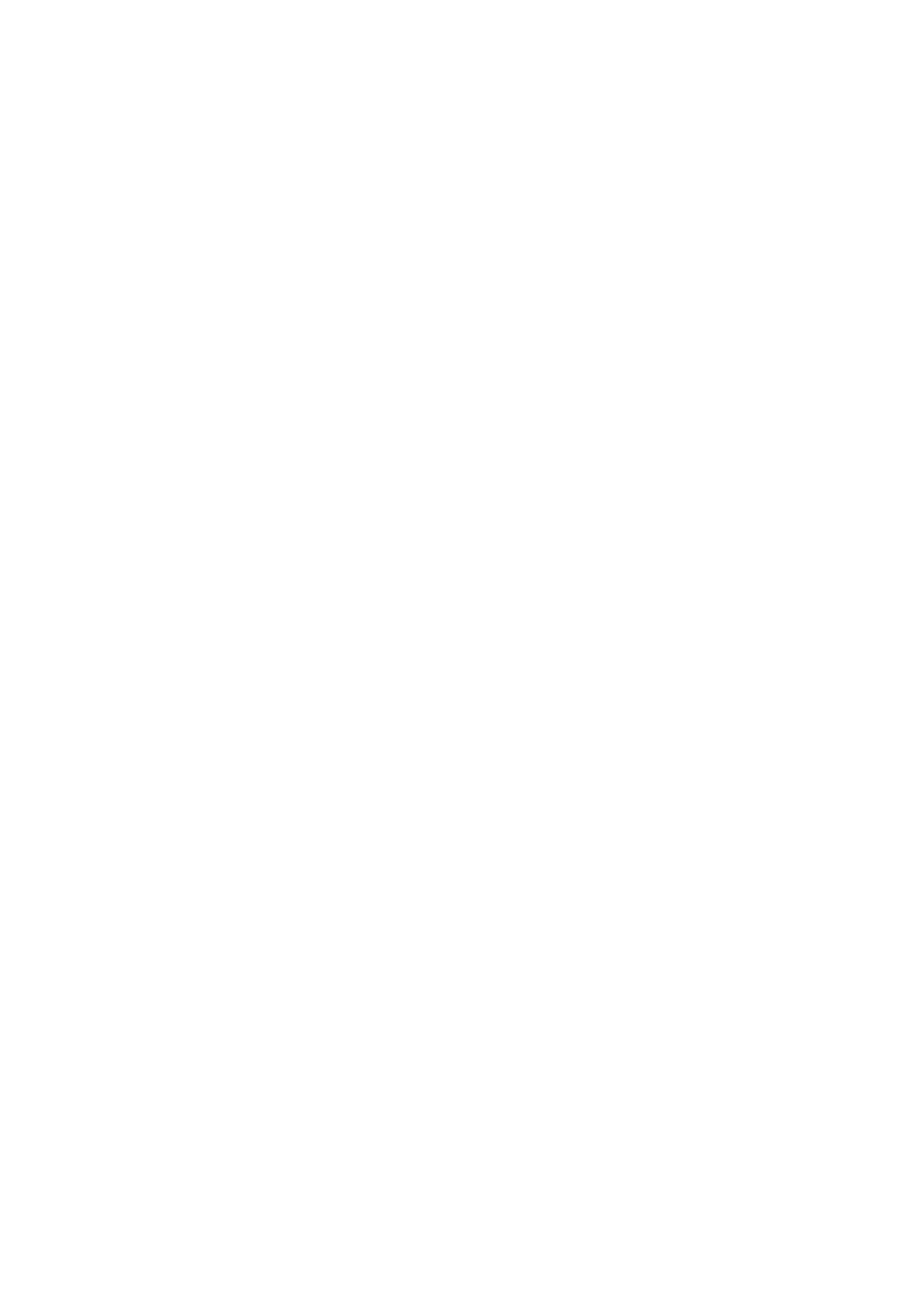# <span id="page-4-0"></span>Foreword

The Handbook for Jurisdictional Assessments (the Handbook) contains in a single document the guidance and principles for RCAP (Regulatory Consistency Assessment Programme) assessors, assessed jurisdictions and experts seeking background information on RCAP issues and implementation topics.

In addition, the Handbook describes the RCAP process for conducting jurisdictional assessments. This process is closely supervised by the RCAP Peer Review Board (PRB), with feedback from the Basel Committee's Supervision and Implementation Group (SIG), and the jurisdictional assessments are finalised by the Basel Committee. The SIG is a key part of this process as it is responsible for monitoring the implementation of the Basel III framework through the RCAP. An overview of the key actors and groups involved in RCAP assessment is provided in Annex 1.

The Handbook is a flexible compendium in that guidance and principles are revised or elaborated further as the RCAP evolves. It is revised and updated periodically based on lessons learnt from jurisdictional assessments. It is also a reference for jurisdictions intending to carry out their own implementation reviews. As such, it could also help for training and preparation purposes.

The Handbook presents a general framework as well as specific methodologies for assessing a regulatory framework's quality and consistency. The framework is sufficiently general to accommodate differences in structural and institutional factors across jurisdictions.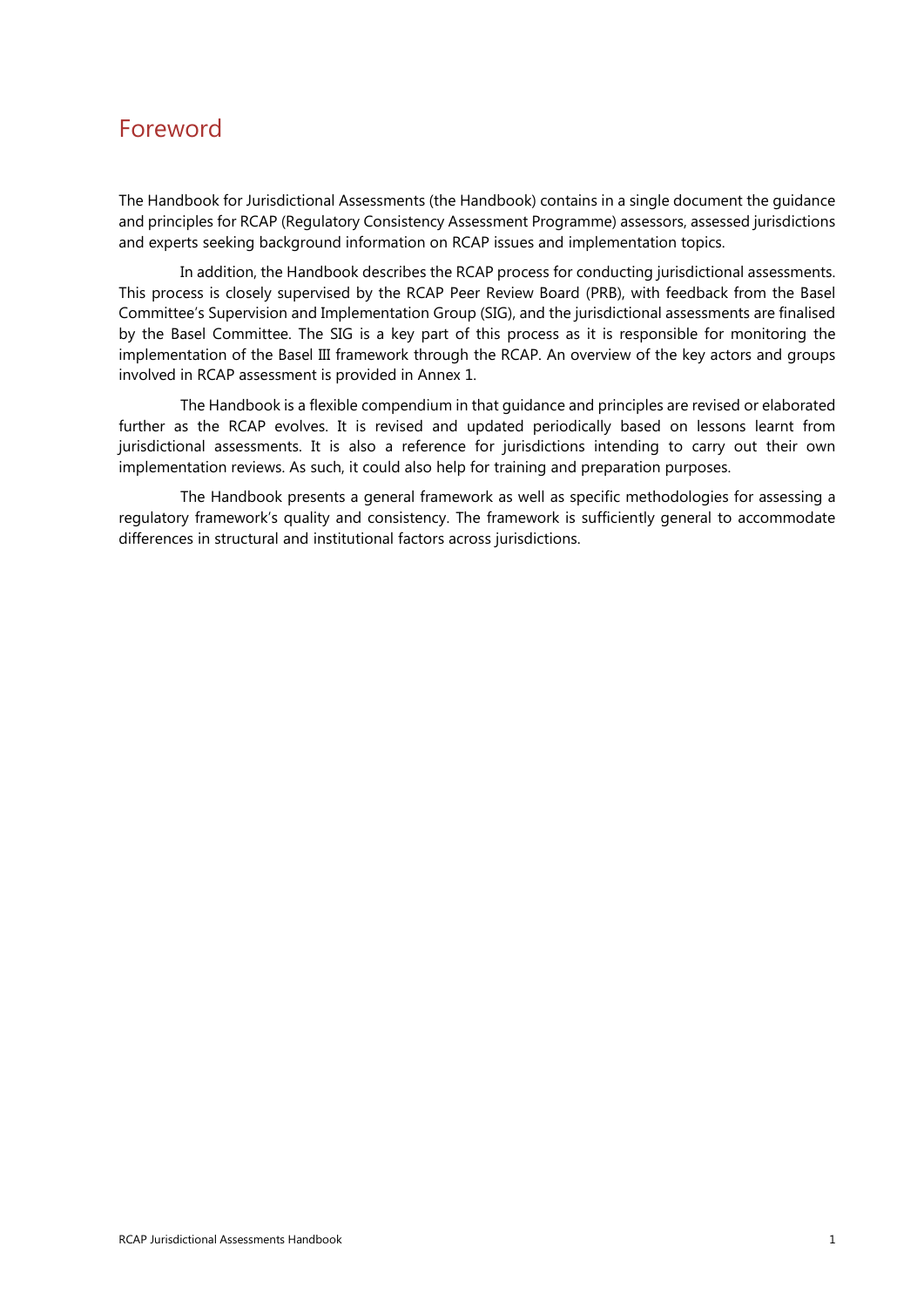### <span id="page-5-0"></span>1. Objectives of RCAP

A key component of the Basel Committee's work agenda is to ensure strong regulatory regimes and effective supervisory systems across its member jurisdictions. The lessons of the recent financial crisis have highlighted the need for full, timely and consistent implementation of the Basel standards to underpin public confidence in banks, prudential ratios, and a level playing field.

Recognising the importance of implementation, the Committee established the Regulatory Consistency Assessment Programme (RCAP) in 2012. By means of the RCAP, the Committee's purpose is to ensure the consistent implementation of the Basel III framework, and thus to contribute to global financial stability.<sup>[1](#page-5-1)</sup> The programme consists of two distinct but complementary parts: the first is based on self-reporting and is to *monitor* the timely adoption of Basel III standards (an overview table is provided in Annex 2); the second, which has two elements – jurisdictional peer reviews and thematic assessments of regulatory outcomes – is to *assess* the consistency and completeness of the adopted standards.

The Handbook focuses on the jurisdictional peer reviews. The *jurisdictional assessments*  complement the monitoring on the timely adoption of Basel standards and sit at the RCAP's core. They review whether and to what degree domestic regulations in each member jurisdiction are aligned with the minimum requirements defined by the Committee. The aim is to promote full and consistent adoption of the Basel framework by identifying provisions in the domestic regulations applicable to internationally active banks that are not in line with the letter and spirit of the relevant Basel standards. Importantly, the assessments also help to highlight the current and potential impact of any gaps in these regulations on financial stability and on the regulatory environment for internationally active banks. Issues relating to the functioning of regulatory frameworks and effectiveness of implementation and supervisory frameworks are not in the scope of *jurisdictional assessments*. One key outcome of the assessments is to help member jurisdictions to undertake the reforms needed to make them more aligned with Basel standards.

<span id="page-5-1"></span><sup>1</sup> The RCAP supports the Financial Stability Board's (FSB's) monitoring of the implementation of the agreed G20/FSB financial reforms. The RCAP and the IMF/World Bank's Financial Sector Assessment Program (FSAP) (which, among other things, assesses country compliance with the Basel Committee's *Core principles for effective banking supervision*) are complementary programmes. The RCAP focuses on regulatory implementation of the Basel III framework in terms of consistency and completeness, while the assessment of the Basel Core Principles under the FSAP takes into account the full range of supervisory practices and is carried out in the context of a wider financial stability risk analysis.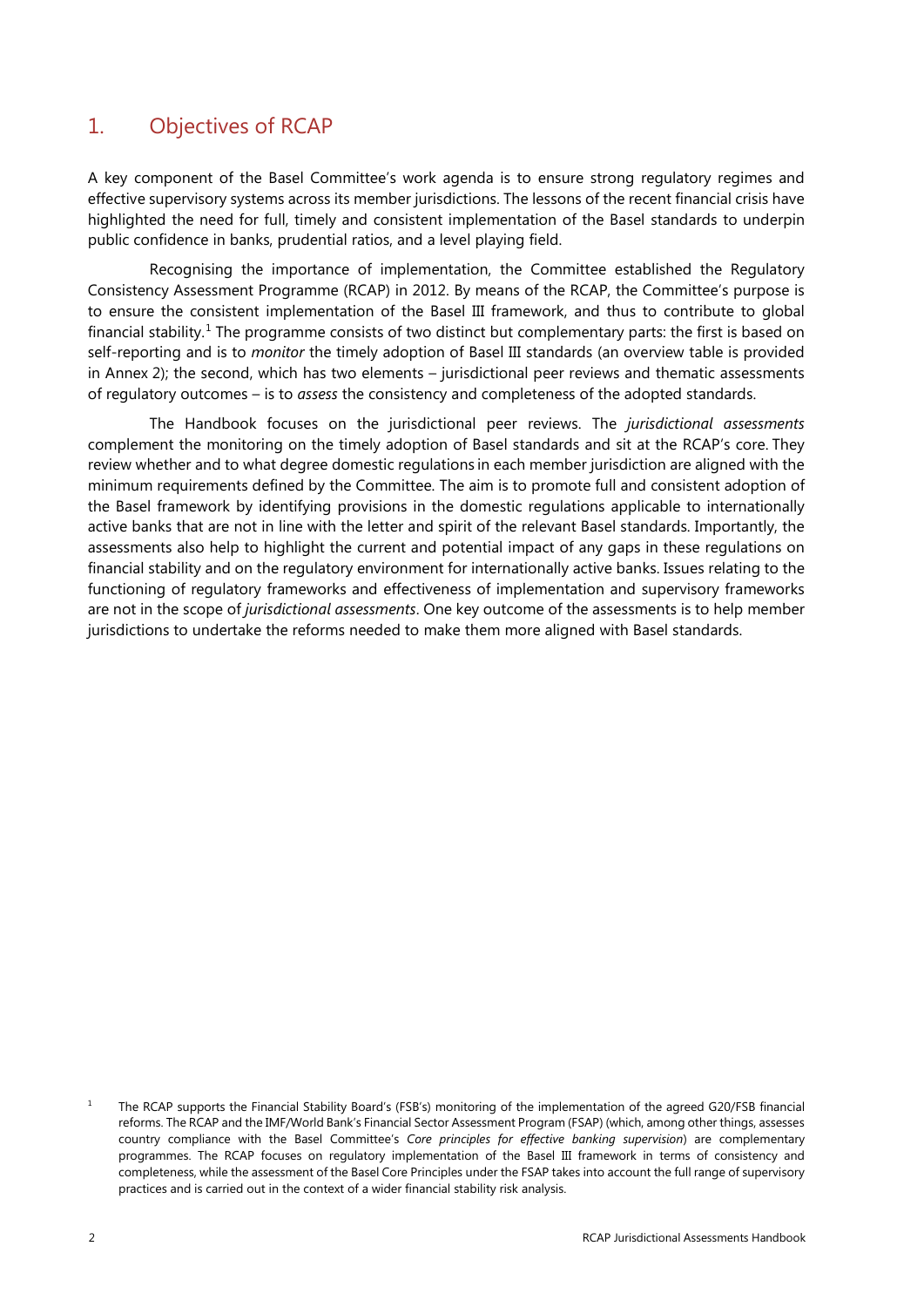### <span id="page-6-0"></span>2. Jurisdictional assessments: general process and time line

To strengthen the RCAP, the Basel Committee has approved a number of refinements to the RCAP methodology in recent years. The aim has been to improve both the efficiency and governance of the assessments undertaken under the programme, while retaining the continuity of the existing approach and preserving consistency across assessments.

The present RCAP procedures for assessing the capital, LCR and G-SIB standards are outlined below. An overview of the key actors and groups involved is provided in Annex 1. A schematic flow-chart of the RCAP assessment process is presented in Annex 3.

### 2.1 Preparatory phase

#### 2.1.1 RCAP assessment questionnaire

Jurisdictions participating in an RCAP assessment start working on the RCAP self-assessment questionnaires well ahead of the actual assessment. The RCAP questionnaires for capital and LCR are available on the Basel Committee's website and a Word version can be obtained from the Secretariat on request.<sup>[2](#page-6-1)</sup>

#### 2.1.2 Establishment of the RCAP Assessment Teams

#### *Capital and LCR framework*

The initial selection of the RCAP Team Leader (TL) is done by the PRB, taking into account any recommendation from the Committee's Head of Basel III Implementation. The Secretariat, in consultation with the TL, designates an Assessment Team (AT). Once the team is selected, it is formally approved by the PRB. The size and composition of the team depends upon the scope of the assessment and the assessed jurisdiction. Teams are selected with a view mainly to (i) obtaining high-quality expertise to cover all components of the Basel capital and LCR framework; (ii) ensuring that selected members can work both as primary and secondary reviewers within the team (ensuring "four eyes" for each assessed component); and (iii) achieving appropriate geographic diversity and language skills. In forming the team, the PRB ensures that the assessment teams and review teams are independent from the assessed jurisdiction, so as to avoid potential conflicts of interest.

#### *G-SIB framework*

All jurisdictions that currently have G-SIBs are assessed for their consistency and completeness with the G-SIB framework.

These jurisdictions are simultaneously reviewed by a single Assessment Team. Based on the principle of independent peer review and to avoid potential conflicts of interest, AT members should be drawn from jurisdictions that are not being assessed.

The AT collects information on the implementation of the D-SIB principles (see Chapter 7). The information is used for a qualitative narrative and jurisdictions are not assessed on a graded basis.

#### 2.1.3 Establishment of the RCAP Review Teams

A review process complements the assessment work. Alongside the establishment of the AT, the PRB also sets up a Review Team (RT) for the assessed jurisdiction. The RT is drawn from the SIG, other experts from the Committee, notably the Policy Development Group (PDG), and a senior member of the Secretariat.

<span id="page-6-1"></span><sup>2</sup> Se[e http://www.bis.org/bcbs/publ/d361.htm.](http://www.bis.org/bcbs/publ/d361.htm)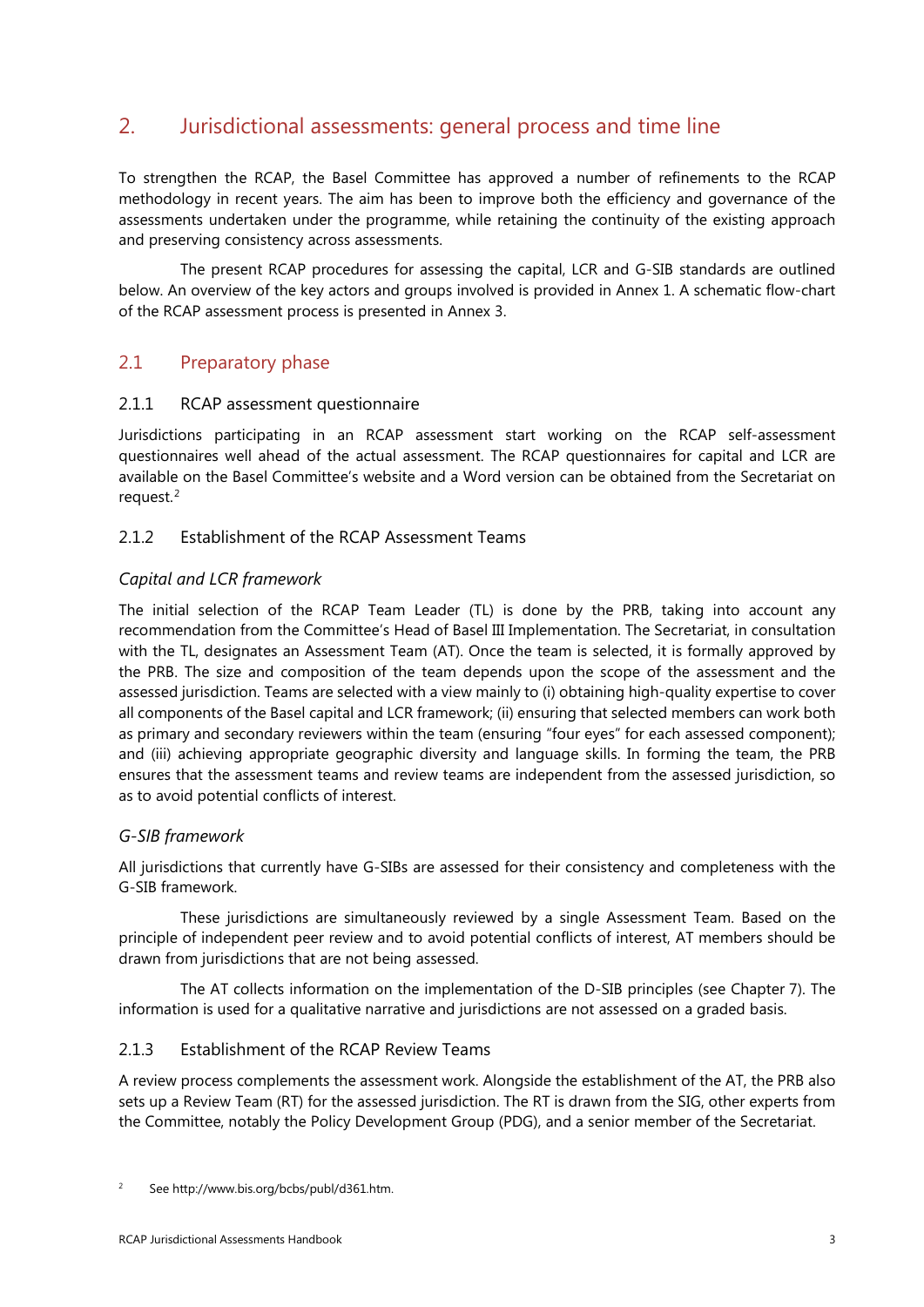#### 2.1.4 Time line

A high-level time line of the different steps for a typical RCAP assessment is provided in Section 2.10. The time required for each RCAP is about six months from the time the TL communicates the scope of the assessment and requests data and information (the preliminary self-review exercise having already been completed by the assessed jurisdiction). A detailed time line is formulated for each assessment by the TL and the Committee's Secretariat and agreed with the assessed jurisdiction. Adjustments may be required to the time line depending on the deviations observed based on a desk review and off-site analysis by the AT.

### *Cutoff date*

At the start of an RCAP assessment, a cutoff date is agreed between the TL and the assessed jurisdiction. The AT takes into account regulations and rectifications, provided that these are issued before the cutoff date of the assessment. The cutoff date should ensure that there is sufficient time for RCAP teams to assess the consistency of the finalised regulations before submitting the report to the Review Team (RT).

Principles are set out for handling any delays in the cutoff date and the date for submission of the assessment report to the Committee (see Section 2.9).

### 2.2 Off and on-site assessment phase

#### 2.2.1 Capital and LCR framework

The Committee's Secretariat together with the TL prepares a "Scoping Note" that includes specific details regarding the scope of the assessment, the assessment process and the time line for the assessment, including the cutoff date, and the sample of banks for materiality testing.

#### *Off-site assessment phase*

A process for rigorous off-site review is based on work undertaken by primary and secondary assessors. As a general RCAP practice, the primary assessor identifies those parts of the domestic rules that are clearly compliant with the Basel standards while seeking to identify, without further evaluation, those parts that are super-equivalent, and to reserve for further consideration those parts that may be sub-equivalent. The second assessor's task is to look at the sub-equivalent list, and consider whether any of the initial items should be removed. As an example: the language may differ between the local and Basel texts, but the local text achieves the same outcome (or close enough to the same outcome) to make no practical difference. The second assessor's work may result in a shorter list of potential sub-equivalences. This second list is forwarded to the jurisdiction for further analysis and data collection for assessment of materiality. The primary assessor should take the lead on determining the data necessary, where relevant, to form a materiality view. The secondary assessor should assist particularly for those items considered potentially material and on issues requiring the use of expert judgment.

This process should ensure that the focus of the RCAP is to identify substantive issues rather than narrow wording differences.

#### *On-site assessment phase*

As a general principle, on-site reviews are expected to be conducted as part of the assessment process of risk-based capital and LCR standards. On-site reviews provide the best opportunity to ensure the correct understanding of issues related to the adoption and implementation of Basel III identified during the offsite review, through face-to-face exchanges with relevant experts and the senior authorities responsible for the transposition of Basel III into domestic regulations. The length and content of each on-site review should be set based on the complexity of the domestic implementation and on the materiality of the issues identified. Domestic banking regulators and supervisors are expected to be the key counterparts of the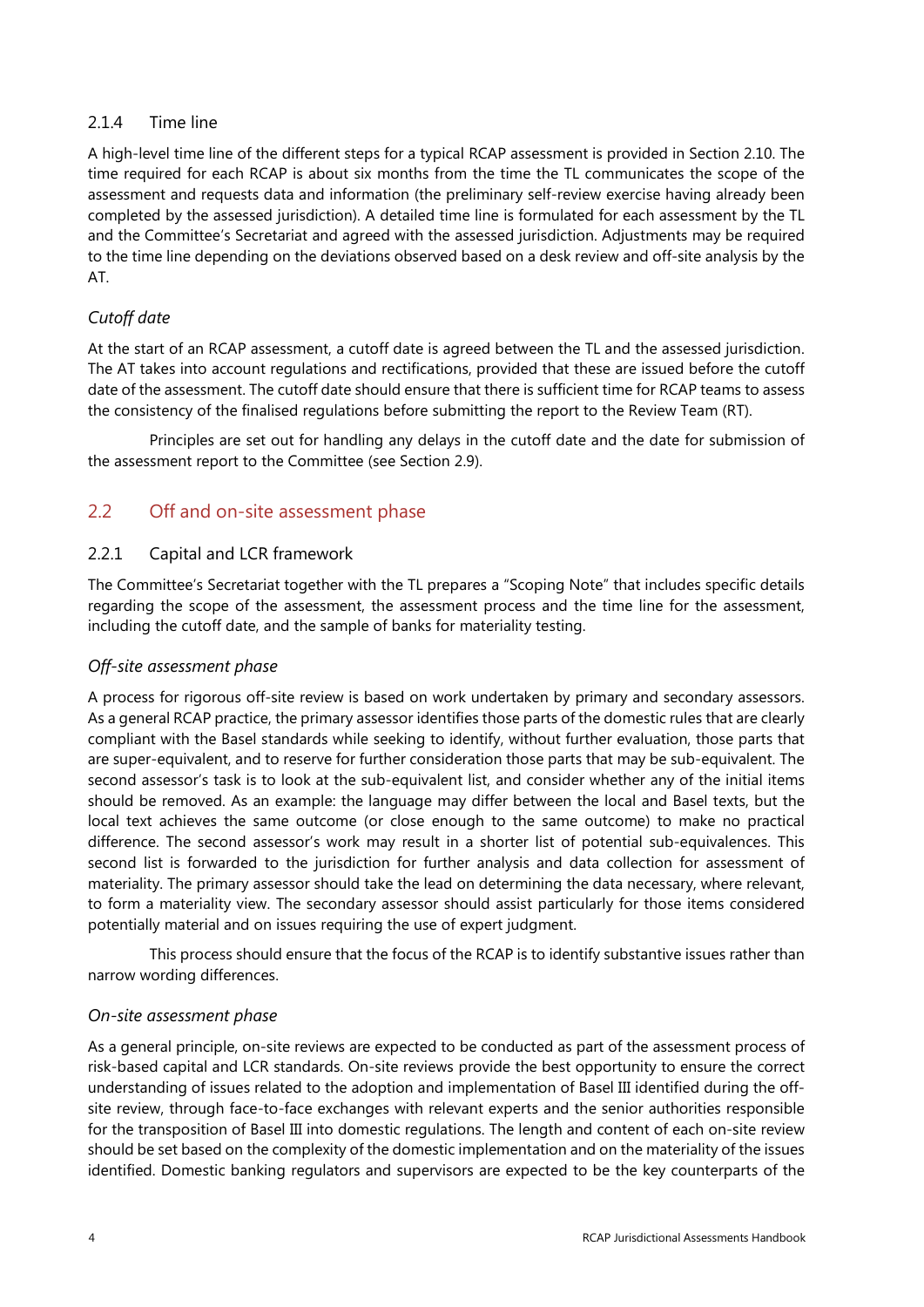AT during the on-site reviews, but meetings with other relevant parties (including the finance ministry or treasury, industry representatives, accounting representatives, rating agencies and analysts) may also take place to ensure that the AT collects a broad range of views and develops a sound understanding of local regulatory requirements and implementation issues. Meetings with the banking industry are expected to take place if possible without the participation of representatives of the domestic authorities. The purpose of these meetings is:

- to discuss issues that could materially impact the quality and sustainability of implementation;
- to understand the integrity of the implementation process in the jurisdiction and the readiness of the industry;
- to give the industry an opportunity to exchange views on the broader Basel framework and any unintended hurdles in implementation; and
- to inform the judgment of the team on materiality of issues where data are not available or deviations are not quantifiable.

#### 2.2.2 G-SIB Framework

Given its nature and compact scope, the G-SIBs assessment is done mostly off-site, relying upon the quality of information submitted by the assessed jurisdictions. More detail on the G-SIB assessment approach is provided in Section 5.

### 2.3 Drafting of the RCAP report

Some parts of an RCAP report, eg the background information relating to regulations and banking system of the assessed jurisdiction, are drafted during the off-site phase. The Committee's Secretariat sends the report template for completion to the assessed jurisdiction prior to the on-site visit.

#### 2.4 Review phase

The Review Team (RT) reviews the draft report before the draft report goes to the SIG and PRB for review and approval. Comments raised by the RT are shared with the SIG when the SIG is informed by the TL about the material findings or policy issues arising from the RCAP assessment. The comments and suggestions from the SIG are communicated to the PRB before it approves the report for submission to the Basel Committee.

### 2.5 Response from the assessed jurisdiction

Jurisdictions being assessed have the opportunity to comment on the draft report before it is presented for the review phase. As part of this process, the assessed jurisdiction has the opportunity to present its views on the findings of the assessment and have them reflected in a separate section of the report.

### 2.6 Approval of the report and publication

The Basel Committee has the final responsibility for approving jurisdictional assessment reports. Assessments are approved by consensus. If full consensus cannot be reached during the Committee meeting to which the report is presented, minority views are footnoted in the report. Jurisdictions being assessed have opportunity to comment on the draft report during the Committee meeting but do not take part in the decision-making.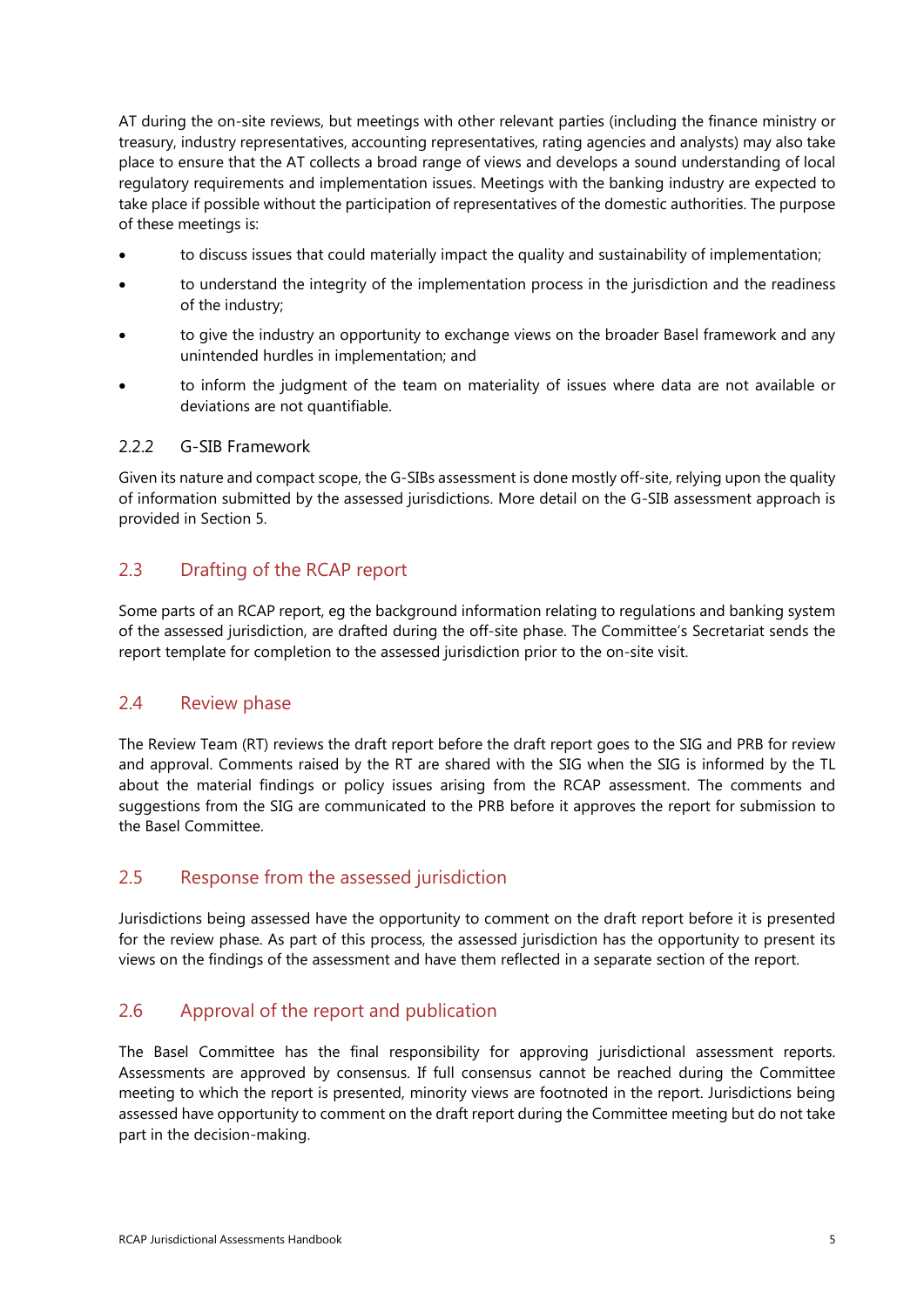After formal approval by the Committee, the report, including the response from the assessed jurisdiction, is published on the Committee's website. The Committee member from the assessed jurisdiction is also invited to publish the report on its website.

### 2.7 Follow-up of RCAP jurisdictional reports

The Basel Committee has established a system to keep abreast of the continuing efforts by its members to implement Basel III standards. The aim is to provide some continuity between assessments as well as to serve as a foundation for targeted implementation follow-up. Further, this improves the quality of reporting to stakeholders on actual progress with implementation of the Basel framework. Above all, the process is intended to help member jurisdictions to systematise and communicate their own monitoring efforts at the national level.

The issues for follow-up RCAP assessments are listed in the jurisdictional reports and limited to the deviations that have a material or a potentially material impact. Follow-up assessments focus on reassessing the materiality of these deviations and assessing any rectifications or amendments undertaken by the jurisdiction following the publication of the assessment report. Findings that relate to domestic implementation issues are not in the scope of follow-up assessments.

Based on a monitoring template completed by jurisdictions whose assessments were completed and published two years prior, a yearly report is presented to the Committee on the follow-up actions taken by those jurisdictions (eg 2013 and 2014 RCAPs are covered in the 2015 and 2016 follow-up reports, respectively, 2015 RCAPs are covered in the 2017 follow-up report etc). This report explains how the deviations from the Basel requirements identified for follow-up work in the RCAP report were addressed or what proposals have been made to address them. The report includes new or amended Basel-based requirements or regulatory changes that have been enacted by the assessed jurisdiction.

The individual submissions are published on the Basel Committee website along with the original RCAP assessment report and the self-reported follow-up actions may be subject at some later stage to a formal assessment under the RCAP programme.

### 2.8 Confidentiality arrangements around the RCAP process

The Assessment Team (AT), Review Team (RT), SIG and PRB follow the confidentiality arrangements of the Committee. The AT, TL and the Committee's Secretariat staff who are directly involved with the assessment are subject to a specific RCAP confidentiality agreement that is agreed with the assessed jurisdiction.

### 2.9 Principles for handling delays of an RCAP jurisdictional assessment report

Since the adoption of the RCAP, there have been a limited number of situations in which a Committee discussion of a draft RCAP jurisdictional assessment report has been delayed beyond the scheduled expected timeframe to accommodate amendments in domestic regulations. The "scheduled expected timeframe" for completing the assessment and presenting the findings for a Committee discussion is the one agreed between the AT and the assessed jurisdiction in the Scoping Note. The tentative publication month for publication of the assessment report is made public on the Basel Committee's implementation webpage and in the Basel III implementation progress reports to the G20. Ordinarily when there is no delay, follow-up on amendments that are made after the scheduled cutoff date should take place during the RCAP assessment follow-up programme. In these cases, such amendments do not affect the assessment findings. In exceptional cases, however, a small delay can materially improve the prudential outcome. The principles to be followed while handling any delay in the cutoff date or the date for submission of the assessment report to the Committee are set out below.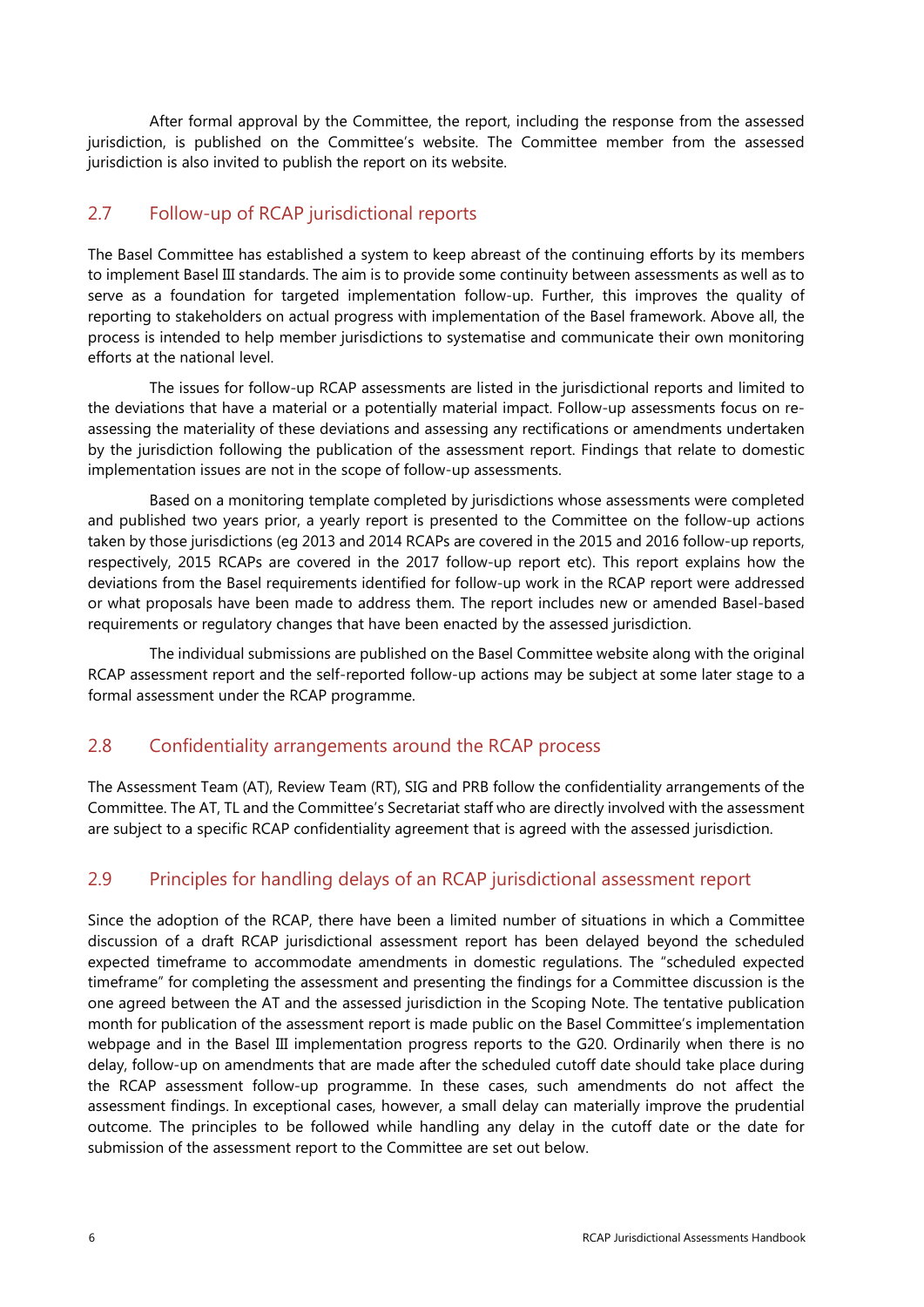#### Principles

When a member jurisdiction plans to amend its domestic regulations but cannot do so in the scheduled expected timeframe, the member can formally request a delay in the cutoff date and the date for submission of the assessment report to the Committee. Responsibility for recommending a delay to the Committee rests with the PRB. The principal considerations the PRB should weigh are:

- (i) Promoting better outcomes;
- (ii) Making a case for a delay;
- (iii) Limiting the delay and the scope of the amendments; and,
- (iv) Meeting public commitments made by the Committee.

### 2.10 General time line for RCAP-Capital and RCAP-LCR

For both the RCAP-Capital and LCR assessments, the AT follows the general timeline detailed below. Exact timings are tailored to each RCAP: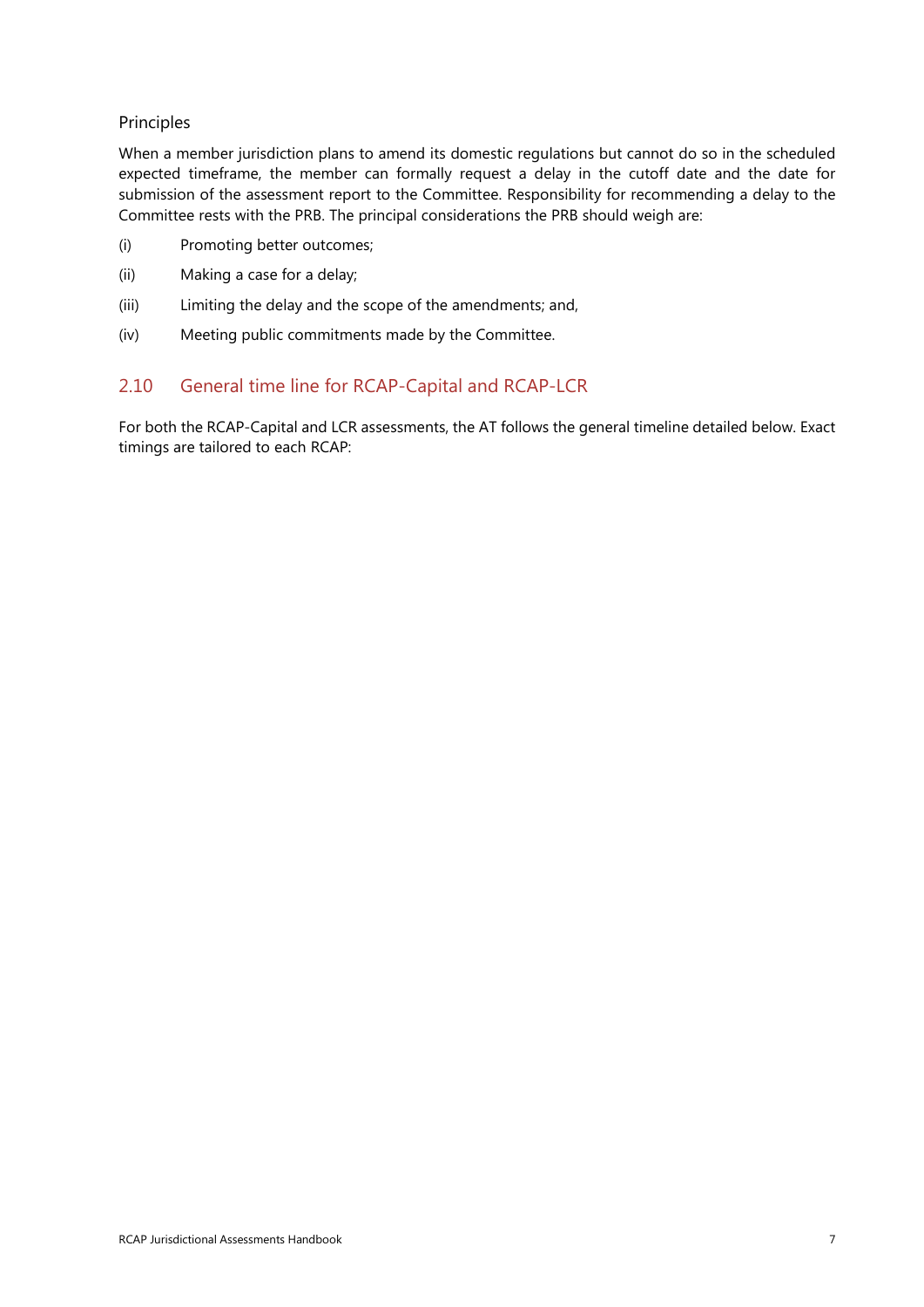| Initiator                       | <b>Assessment Step</b>                                                                                                                                                                                                                                                                                                                                                                                                                                     | Time line up to<br><b>RCAP</b><br>publication |  |
|---------------------------------|------------------------------------------------------------------------------------------------------------------------------------------------------------------------------------------------------------------------------------------------------------------------------------------------------------------------------------------------------------------------------------------------------------------------------------------------------------|-----------------------------------------------|--|
| <b>PRB</b>                      | Selection of TL by the PRB on the recommendation of the Head of Basel III<br>Implementation.                                                                                                                                                                                                                                                                                                                                                               | >6 months                                     |  |
| <b>TL and Secretariat</b>       | Establishing the AT and a designated RT drawn from the SIG, other<br>Committee's expert groups - notably the Policy Development Group (PDG),<br>and a senior member of the Basel Committee Secretariat.                                                                                                                                                                                                                                                    | >6 months                                     |  |
| Assessed<br>jurisdiction        | Submit the completed RCAP assessment questionnaire, plus data and<br>information regarding the self-identified gaps to Secretariat.                                                                                                                                                                                                                                                                                                                        | >6 months                                     |  |
| TL and AT                       | Draft a "Scoping Note" that lists the key features of the assessment,<br>including timelines, the coverage of banks, the assessment methodology<br>and process, data and information gaps/needs, and any special institutional<br>and structural factors; the Scoping Note is discussed and agreed between<br>the TL and the assessed jurisdiction and transmitted to the RT and the PRB<br>for information.                                               | >6 months                                     |  |
| Assessed<br>jurisdiction and AT | Off-site/desk review and assessment undertaken by AT; exchange of<br>information and data between the AT and the assessed jurisdiction on<br>technical matters emerging from the off-site work.                                                                                                                                                                                                                                                            | 6-4 months                                    |  |
| AT                              | Discuss and agree on the findings during the team meeting. Subsequently,<br>first draft of the assessment report prepared by the AT on the state of<br>regulatory regime; material/policy/special issues discussed by the TL with<br>the jurisdiction and the Head of Basel III Implementation; additional data<br>and information requests sent to the jurisdiction; if required, TL informs<br>and/or discusses emerging issues with the RT and the PRB. | 6-4 months                                    |  |
| Assessed<br>jurisdiction        | Additional data, information, clarifications sent to RCAP team.                                                                                                                                                                                                                                                                                                                                                                                            | $4-3.5$ months                                |  |
| AT                              | Off-site work and drafting/revisions to the RCAP report continues; on-site<br>visit undertaken. Draft RCAP report and its findings along with the<br>preliminary assessment grades discussed and presented; draft RCAP report<br>left for comments with the jurisdiction.                                                                                                                                                                                  | 3.5-3 months                                  |  |
| Assessed<br>jurisdiction        | Comments received from the assessed jurisdiction by the TL.                                                                                                                                                                                                                                                                                                                                                                                                | 3-2.5 months                                  |  |
| AT                              | Draft RCAP report revised and circulated to the designated RT for<br>comments.                                                                                                                                                                                                                                                                                                                                                                             | 2.5-1.5 months                                |  |
| RT                              | Where material revisions are suggested by the RT and accepted by the TL,<br>the position is explained to the jurisdiction.                                                                                                                                                                                                                                                                                                                                 | 1.5-1 months                                  |  |
| Assessed<br>jurisdiction        | Assessed jurisdiction sends a formal and final response to be appended to<br>the RCAP report.                                                                                                                                                                                                                                                                                                                                                              | 1 month                                       |  |
| <b>TL and Secretariat</b>       | RCAP report finalised by the TL, and submitted by the Secretariat for review<br>by SIG and clearance by the PRB; views and recommendations by SIG are<br>shared with the PRB.                                                                                                                                                                                                                                                                              | $1-0.5$ month                                 |  |
| Secretariat                     | RCAP report submitted to the Basel Committee for discussion and approval.                                                                                                                                                                                                                                                                                                                                                                                  | 0.5 month                                     |  |
| <b>Basel Committee</b>          | RCAP report published. Secretariat to follow up on progress.                                                                                                                                                                                                                                                                                                                                                                                               |                                               |  |

### 2.11 Amendments or extensions of the RCAP methodology

In the course of a jurisdictional assessment, methodological questions may arise. Examples from previous assessments include: (i) determining criteria to assess the "bindingness" of domestic regulatory documents; (ii) establishing a process to allow more time for jurisdictions to rectify deviations; and (iii) designing an approach for assessing quantifiable and non-quantifiable deviations.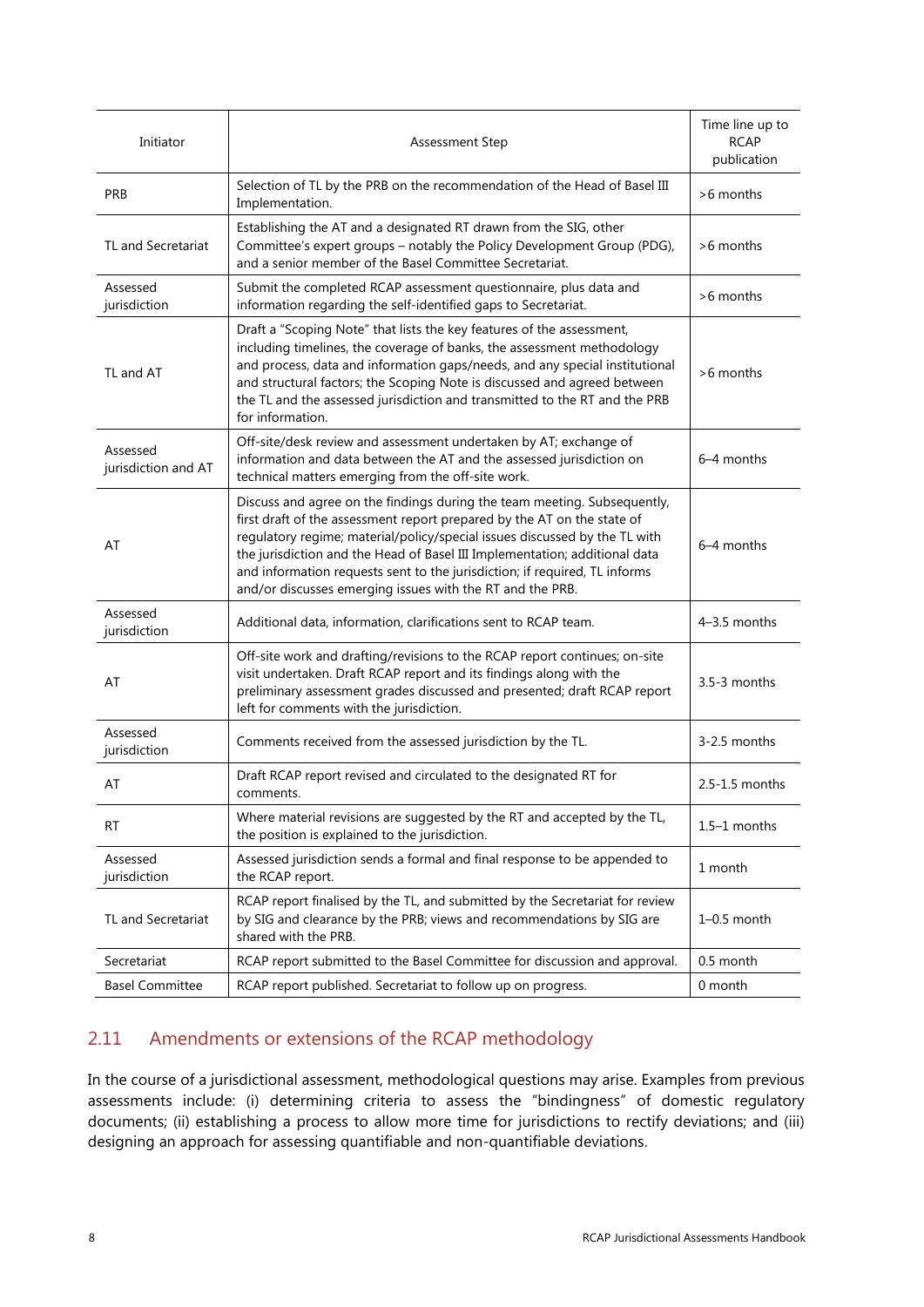In such a case, the Committee's Secretariat and the Team Leader, after discussion with the Committee's Head of Basel III Implementation, propose a course of action to the PRB for discussion. The PRB then determines the course of action or signs-off of the proposed process or criteria for the purposes of the current assessment. If there is sufficient time and the issue does not need to be closely held, feedback from SIG should be requested before submitting the draft assessment report to the Basel Committee. Otherwise, the PRB can decide to raise the matter directly at the Basel Committee.

### 2.12 Approach for assessing revised Basel standards

When a jurisdiction has implemented, or is in the process of implementing, a revised Basel standard ahead of the agreed implementation deadline for that standard, it may request the assessment to be based on the revised Basel standard instead of the existing – to-be-superseded – Basel standard.

Once the agreed implementation deadline of a revised Basel standard has passed, a jurisdictional RCAP assessment is automatically based on the revised Basel standard. Basel standards that are under revision and/or in consultation cannot be part of the scope of a jurisdictional RCAP assessment.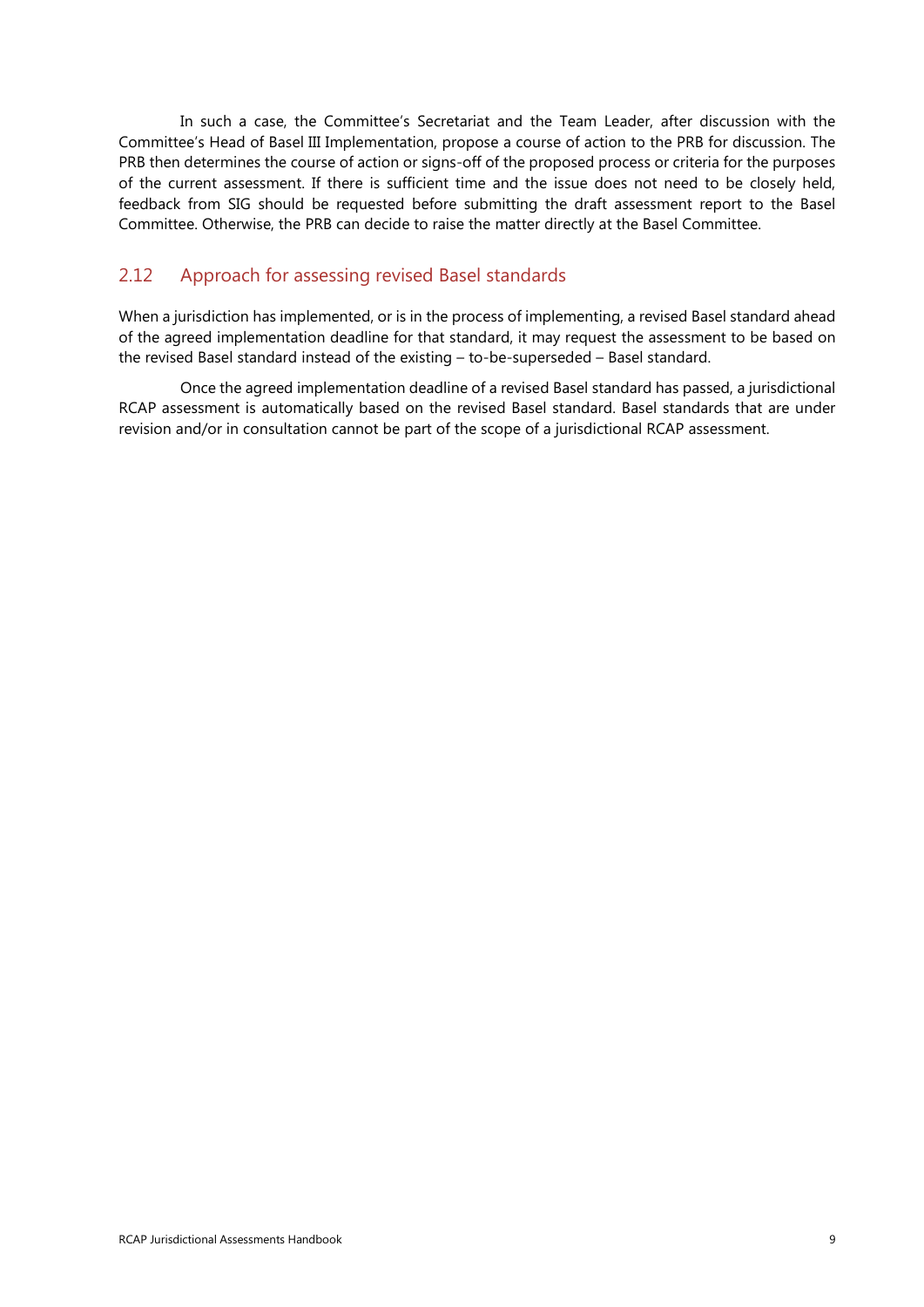### <span id="page-13-0"></span>3. Basel risk-based capital standards: scope, design and methodology of assessment

### 3.1 Scope

The RCAP assessments of risk-based capital regulations cover the full scope of Basel standards, ie Basel II, 2.5 and III. The assessment covers 14 components (see below). These assessments cover all Committee member jurisdictions. The assessments are carried out with reference to Basel capital standards enumerated in Annex 4 and are based, whenever possible, on the final domestic regulations that are binding in nature.

The following table contains the 14 key components of the Basel framework that are currently within the scope of risk-based RCAP jurisdictional assessments. Assessed jurisdictions receive a grade for each of these components individually as well as an overall grade.

| Key components of risk-based capital framework subject to RCAP assessment                                |
|----------------------------------------------------------------------------------------------------------|
| General provisions and definition of capital                                                             |
| 1. Scope of application                                                                                  |
| 2. Transitional arrangements                                                                             |
| 3. Definition of capital                                                                                 |
| Pillar 1: Minimum capital requirements                                                                   |
| 4. Credit risk: Standardised Approach                                                                    |
| 5. Credit risk: Internal Ratings-Based Approach                                                          |
| 6. Credit risk: securitisation framework                                                                 |
| 7. Counterparty credit risk rules                                                                        |
| 8. Market risk: Standardised Measurement Method                                                          |
| 9. Market risk: Internal Models Approach                                                                 |
| 10. Operational risk: Basic Indicator Approach and Standardised Approach                                 |
| 11. Operational risk: Advanced Measurement Approaches                                                    |
| 12. Capital buffers (conservation and countercyclical)                                                   |
| Pillar 2: Supervisory review process                                                                     |
| 13. Legal and regulatory framework for the supervisory review process and for taking supervisory actions |
| Pillar 3: Market discipline                                                                              |
| 14. Disclosure requirements                                                                              |

### 3.2 Design

The RCAP assessments are designed as peer reviews undertaken by technical experts selected from jurisdictions. This approach is reflected throughout the assessment process, and due care is taken in balancing the composition of the AT and the RT.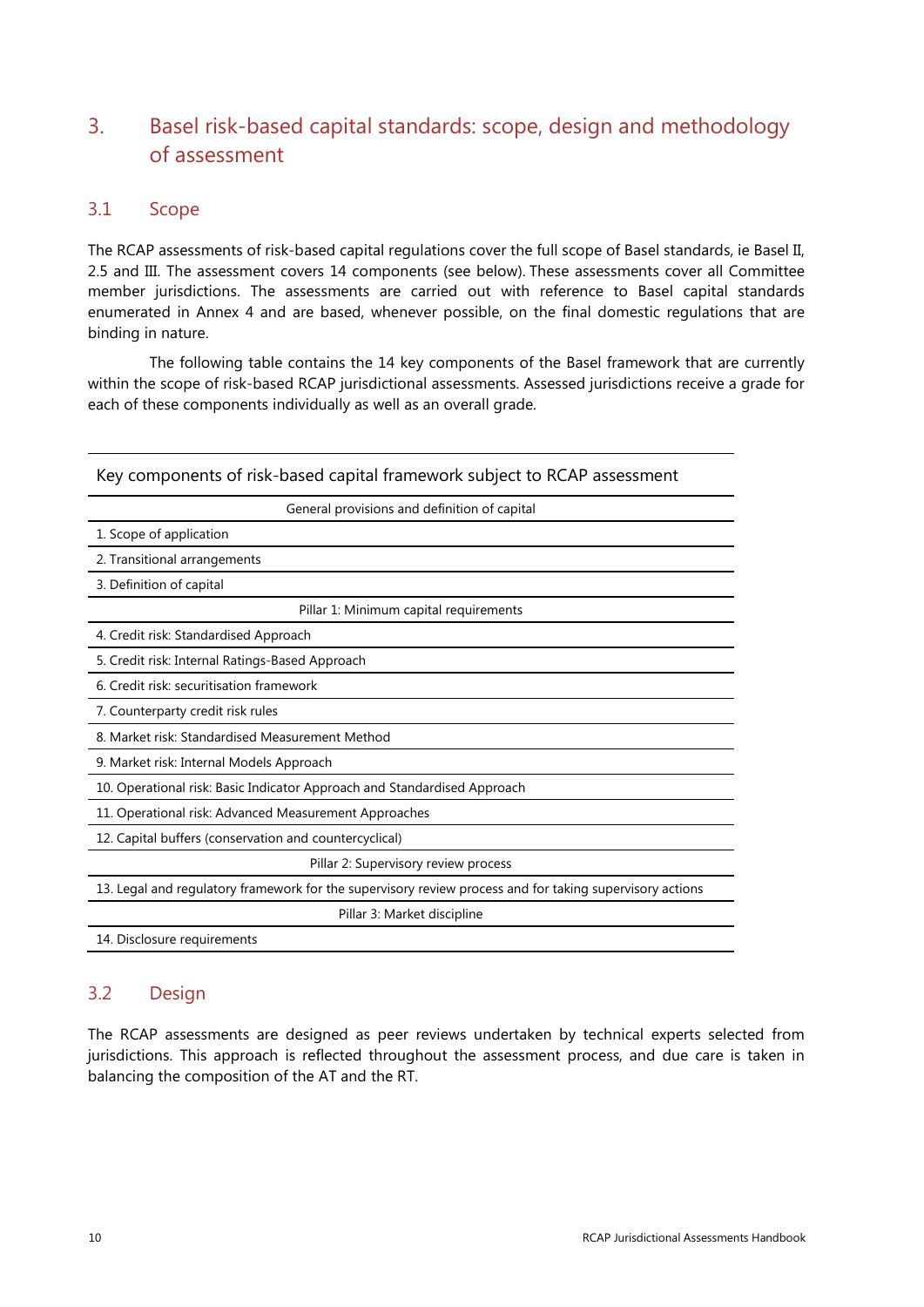### 3.3 Assessment methodology

The assessment methodology for capital standards has evolved over the past years. It deals with the classification of findings into quantifiable and non-quantifiable deviations, assessment of materiality and potential materiality of the deviations at the key component level, assignment of grades to key components, determination of an overall grade, and the identification and treatment of Basel provisions that are open to different interpretations. The general principles underlying the assessment methodology are the following:

- (i) The jurisdictional assessments focus on reviewing the content of domestic regulations. The assessment of compliance with the Basel rules is based on:
- a comparison of domestic regulations with the international agreements to identify if all the required provisions of Basel III have been adopted (completeness of the regulations); and
- notwithstanding the form of local requirements, whether there are any differences in substance between the domestic regulation and the Basel rules (consistency of the regulations).
- (ii) The assessment is not a "word for word" comparison. The objective is to ensure that substance of the every Basel provision exists somewhere in the domestic regulation.
- (iii) When a gap or difference is identified, a key driver for assessing compliance is its materiality and impact. The component grades and overall grade are based on the aggregate impact on the reported risk-based capital ratios or risk-weighted assets (RWA) of (i) all deviations that are considered currently or potentially material and (ii) all non-material deviations where the impact has been quantified.
- (iv) The assessment also seeks to clarify the rationale for any identified gaps and differences between the domestic provisions and the corresponding Basel rules, with a view to ensuring a firm understanding of the specificities and drivers of local implementation. This helps various stakeholders view the assessment in proper perspective. However, these elements are not taken into account when assessing compliance beyond the scope of national discretion already specified within Basel III.
- (v) Domestic measures that are stricter than the minimum Basel requirements are fully in line with the nature of the international agreements, which are intended to set minimum requirements, and are therefore considered as compliant. However, they are not considered as compensating for inconsistencies or gaps identified elsewhere, unless they fully and directly address the identified inconsistencies or gaps.
- (vi) Consistent with the scope of the jurisdictional assessments, the AT is not expected to verify the actual implementation at the ground level if a regulation is *prima facie* compliant with the Basel provision.
- (vii) A distinction can be made between assessment findings, such as deviations and gaps, and observations. Observations highlight certain special features of the regulatory implementation of the Basel standards in the assessed jurisdiction. Observations are presented separately in the assessment report for contextual and informational purposes. They do not indicate subequivalence, but are considered compliant with the Basel standard and do not have a bearing on the assessment outcome.

### 3.4 Bindingness of the regulatory documents

Laws and regulations provide a framework to set and enforce prudential requirements for banks. While legal and regulatory structures could differ across jurisdictions, the general expectation is that the Basel minimum prudential standards are implemented through laws and regulations that are legally binding and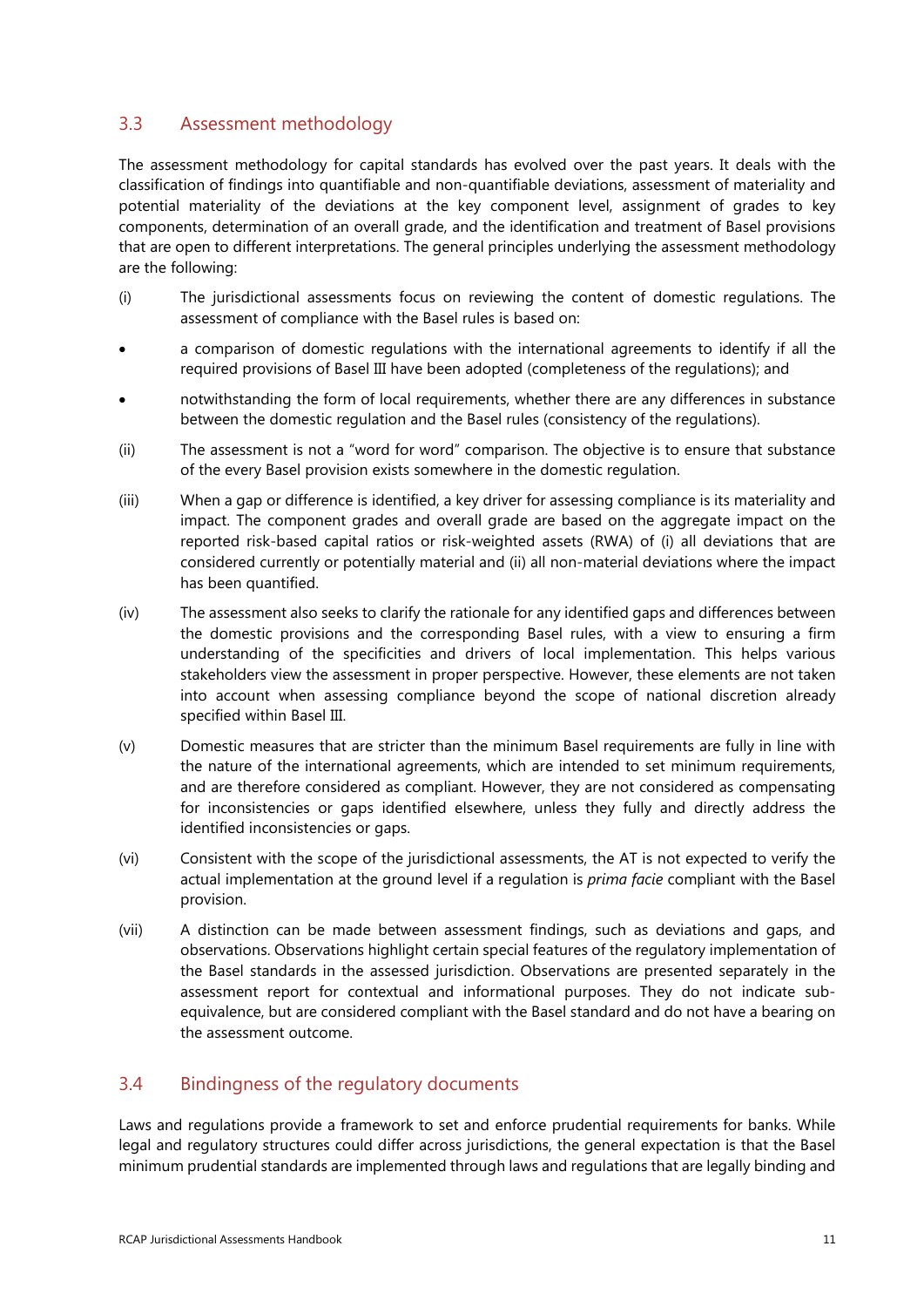can be enforced effectively. It is important that these laws and regulations are clearly distinguishable from instruments used to provide any guidance that are not strictly binding on banks.

The following are the main principles and criteria for the eligibility of instruments, other than laws and regulations, in RCAP assessments. The list below helps establish their legitimacy and "bindingness" for assessing the completeness and consistency of the regulatory regime:

- 1. The instruments used are part of a well defined, clear and transparent hierarchy of a legal and regulatory framework;
- 2. They are public and easily accessible;
- 3. They are properly communicated and viewed as binding by banks as well as by the supervisors;
- 4. They would generally be expected to be legally upheld if challenged, and are supported by precedent;
- 5. Consequences of failure to comply are properly understood and carry the same practical effect as for the primary law or regulation;
- 6. The regulatory provisions are expressed in clear language that complies with the Basel provisions in both substance and spirit; and,
- 7. The substance of the instrument is expected to remain in force for the foreseeable future.

Key elements of Basel III standards should be implemented through laws and regulations. Only interpretative issues and clarifications should be conveyed via Q&As, FAQs or supervisory guidance, or other ad hoc instruments.

### 3.5 Assessment of materiality

The RCAP team should classify any identified gaps as quantifiable or non-quantifiable deviations. As regards quantifiable deviations, the assessment of materiality is performed. The basis of the materiality assessment for identified deviations is the impact on the reported capital ratios and RWAs of the banks in the sample agreed between the AT and the assessed jurisdiction. Normally, this sample should embrace a minimum of 60% of the total banking assets of all banks in the assessed jurisdiction that are subject to the Basel standard. The sample should also be representative of the various types of bank operating in the jurisdiction. The assessment takes into account both the current impact and consequences, and the potential future impact. For quantifiable deviations, when materiality thresholds are used, these thresholds are also meant as guidelines, not as hard limits. Assessors need to apply judgment when assessing the materiality of deviations and in exceptional cases, may deviate from the thresholds based on expert judgment. In all cases, the team should justify the materiality assessment and provide a clear underpinning of the materiality assessment.

In evaluating the impact of the non-quantifiable deviations and integrating this analysis with the quantitative impact of other deviations, the RCAP teams should apply expert judgment in a consistent manner.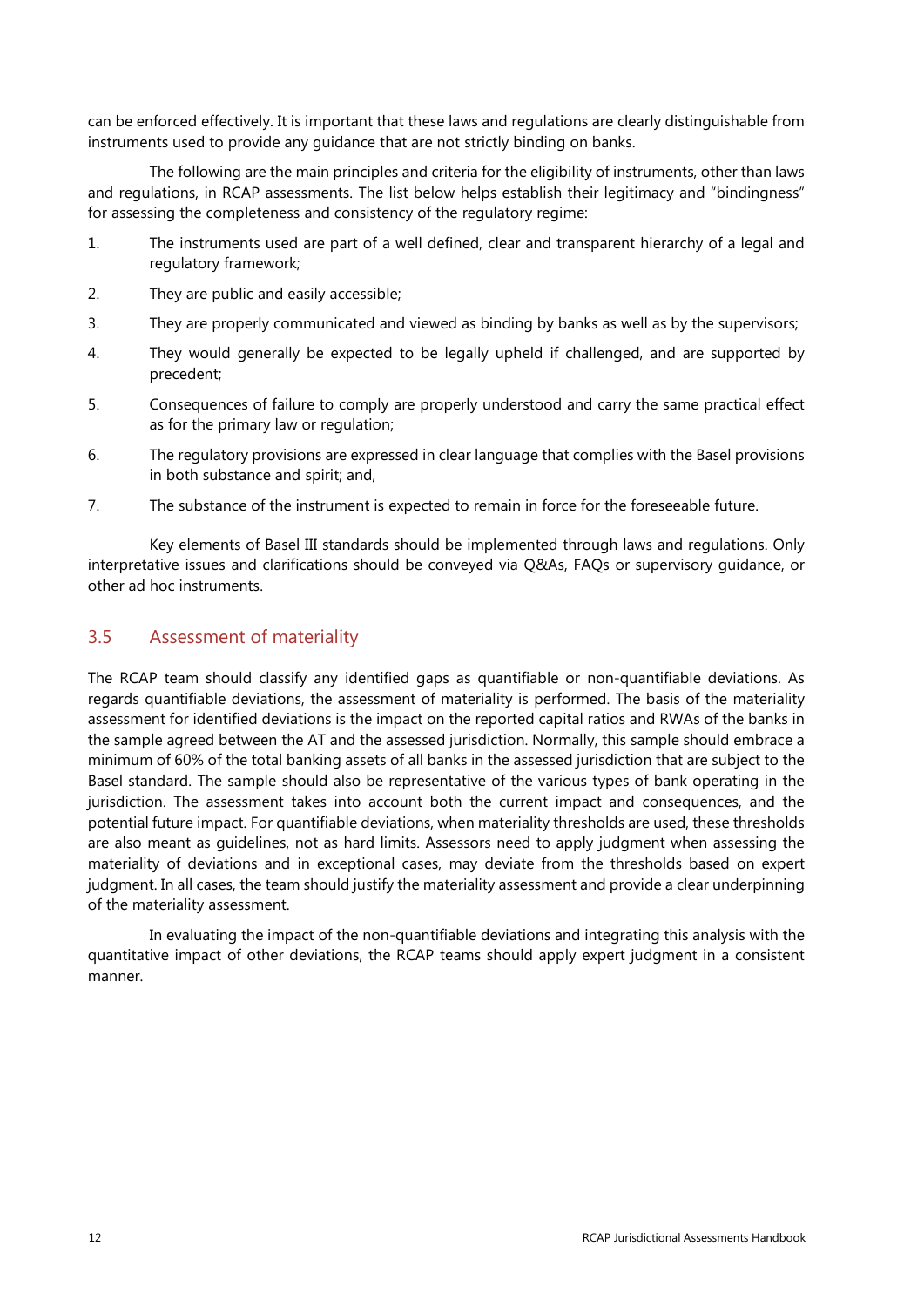### 3.6 Compliance scale

All assessments are summarised according to a four-grade scale: compliant, largely compliant, materially non-compliant and non-compliant.[3](#page-16-0)

- Regulation is compliant with Basel standards: a regulation is considered compliant if all minimum provisions of the international framework have been satisfied and if no material differences have been identified which would give rise to prudential concerns or provide a competitive advantage to internationally active banks.
- Regulation is largely compliant with Basel standards: a regulation is considered largely compliant with Basel standards if only minor provisions of the international framework have not been satisfied and if only differences that have a limited impact on financial stability or the international level playing field have been identified.
- Regulation is materially non-compliant with Basel standards: a regulation is considered materially non-compliant with Basel standards if key provisions of the international framework have not been satisfied or if differences that could materially impact financial stability or the international level playing field have been identified.
- Regulation is non-compliant with Basel standards: a regulation is considered non-compliant if Basel standards have not been adopted or if differences that could severely impact financial stability or the international level playing field have been identified.

The outcome of the assessment process takes the form of an overall assessment of the compliance of the jurisdiction's regulation with Basel standards and assessments of the compliance of the jurisdiction's regulation for each of the key components of the capital framework as listed in Annex 5.

### 3.7 Assessment grading

Assessment grades are assigned largely according to the materiality of identified deviations; that is, the current and potential impact of the identified deviation of the formal published texts of local rules or regulations from the Basel standards. The assessment team identifies the gaps for each of the key components of the risk-based capital framework. Once the gaps have been determined, they are classified as quantifiable or non-quantifiable.

The materiality of quantifiable gaps is measured in terms of the current and potential impact on risk-based capital ratios and RWAs. In some cases, data limitations may hamper materiality assessments of quantifiable gaps. Where a direct estimate of the impact is not possible, the assessment team attempts to assess materiality based on proxies such as the level of exposure to the affected asset class, the number of banks engaged in specific business activities, data from public sources, results of impact studies, or other similar types of information made available by the assessed jurisdiction. In these cases, teams use their collective expertise to form a best-efforts estimate of the impact on banks' capital ratios and RWAs.

Some aspects of the Basel framework are, by nature, non-quantifiable. For instance, gaps in Pillar 1 involving issues related to governance of the use of internal models, or gaps in Pillar 2 or Pillar 3 would fall in this category. The materiality of such gaps is assessed based on the degree of uncertainty these gaps are likely to cause, at present or in the future, regarding the accuracy of the capital measurement process and/or the quality of risk management when that is relevant. For instance, in the

<span id="page-16-0"></span><sup>3</sup> This four-grade scale is consistent with the approach used for assessing countries' compliance with the Basel Committee's *Core principles for effective banking supervision*. The actual definition of the four grades has however been adjusted to take into account the different nature of the two exercises In addition, and as noted above, components of Basel III that are not relevant to an individual jurisdiction may be assessed as non-applicable.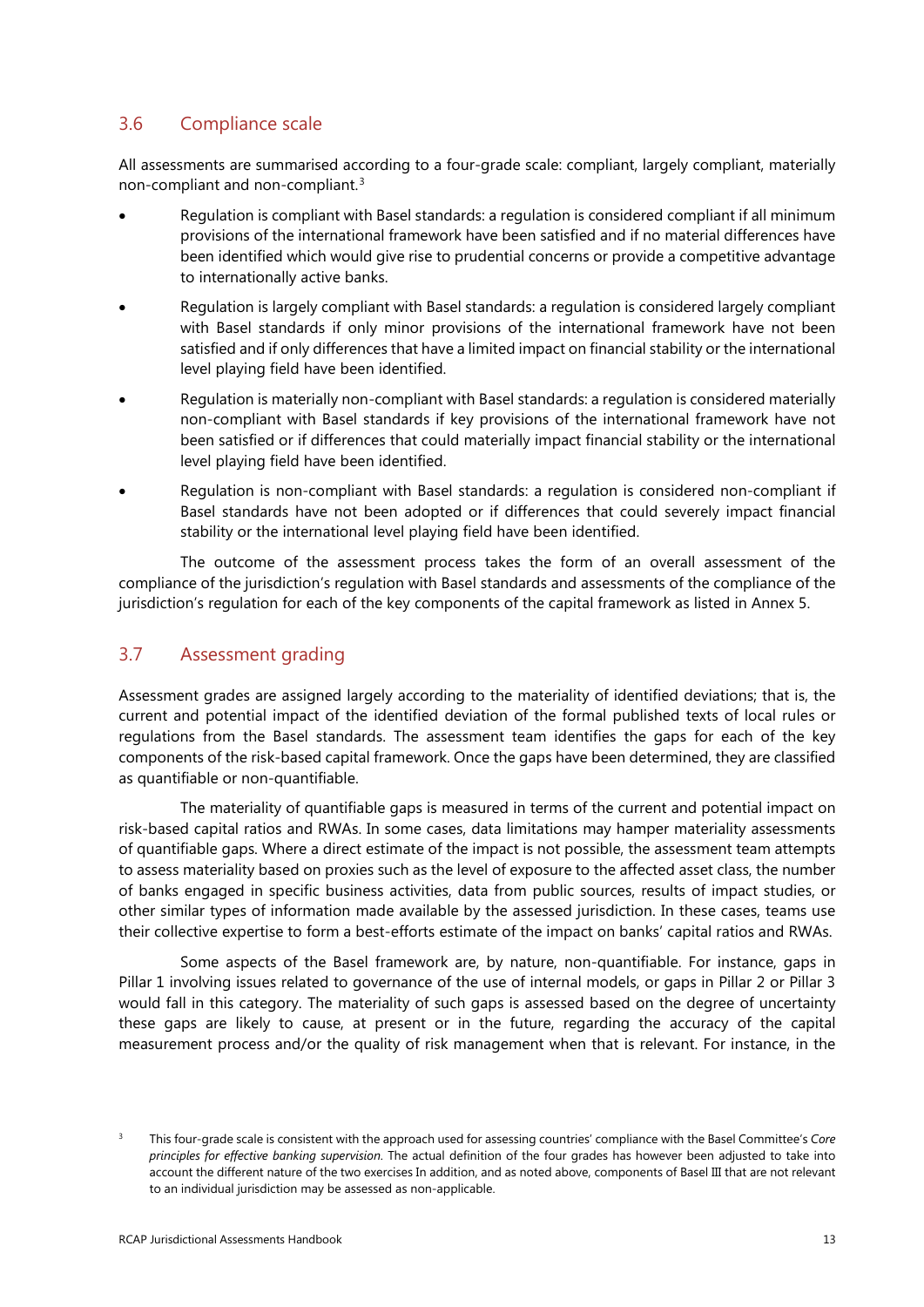case of Pillar 2, the materiality of risks not captured under the RCAP is judged within the context of the importance of these risks for financial stability and the level playing field.

Once the materiality of the individual gaps is determined, the RCAP team proceeds to determine the assessment grades for each component of Basel capital standards using one of the four grades defined above in Section 3.6. The following-three step approach should guide this process:

- Step 1: For each component, the cumulative impact of the quantifiable gaps is calculated in terms of both capital ratios and RWAs (where applicable). This forms the basis for a preliminary component-level grade.
- Step 2: For each component, the cumulative impact of non-quantifiable gaps is also evaluated. As the focus is on the cumulative materiality of the gaps, the RCAP team does not average out between the quantifiable and non-quantifiable gaps. The grade derived in Step 1 can be lower but cannot be improved once non-quantifiable gaps are taken into consideration.
- Step 3: A final judgmental check is applied to ensure that the resulting component grade is consistent with the description of the grade. Any new consideration affecting this judgment is documented and explained in the assessment report.

Finally, the RCAP team determines the overall grade following these four steps below:

- Step 1: The cumulative impact of all quantifiable gaps is calculated. This calculation forms the basis for the overall preliminary grade.
- Step 2: The cumulative materiality of all non-quantifiable gaps is assessed. Again, the grade derived under Step 1 can only be kept at the same level or lowered, but not improved.
- Step 3: The overall grade cannot be more than one notch higher than the worst component grade.<sup>[4](#page-17-0)</sup>
- Step 4: A final judgmental check is applied to assess whether the resulting overall grading is consistent with the description of the grade. Any new consideration that is relevant to the assignment of the final grade is appropriately documented and explained in the assessment report.

<span id="page-17-0"></span><sup>4</sup> For example, a Committee member jurisdiction that has one component assessed as "materially non-compliant" cannot receive an overall grade that is higher than "largely compliant".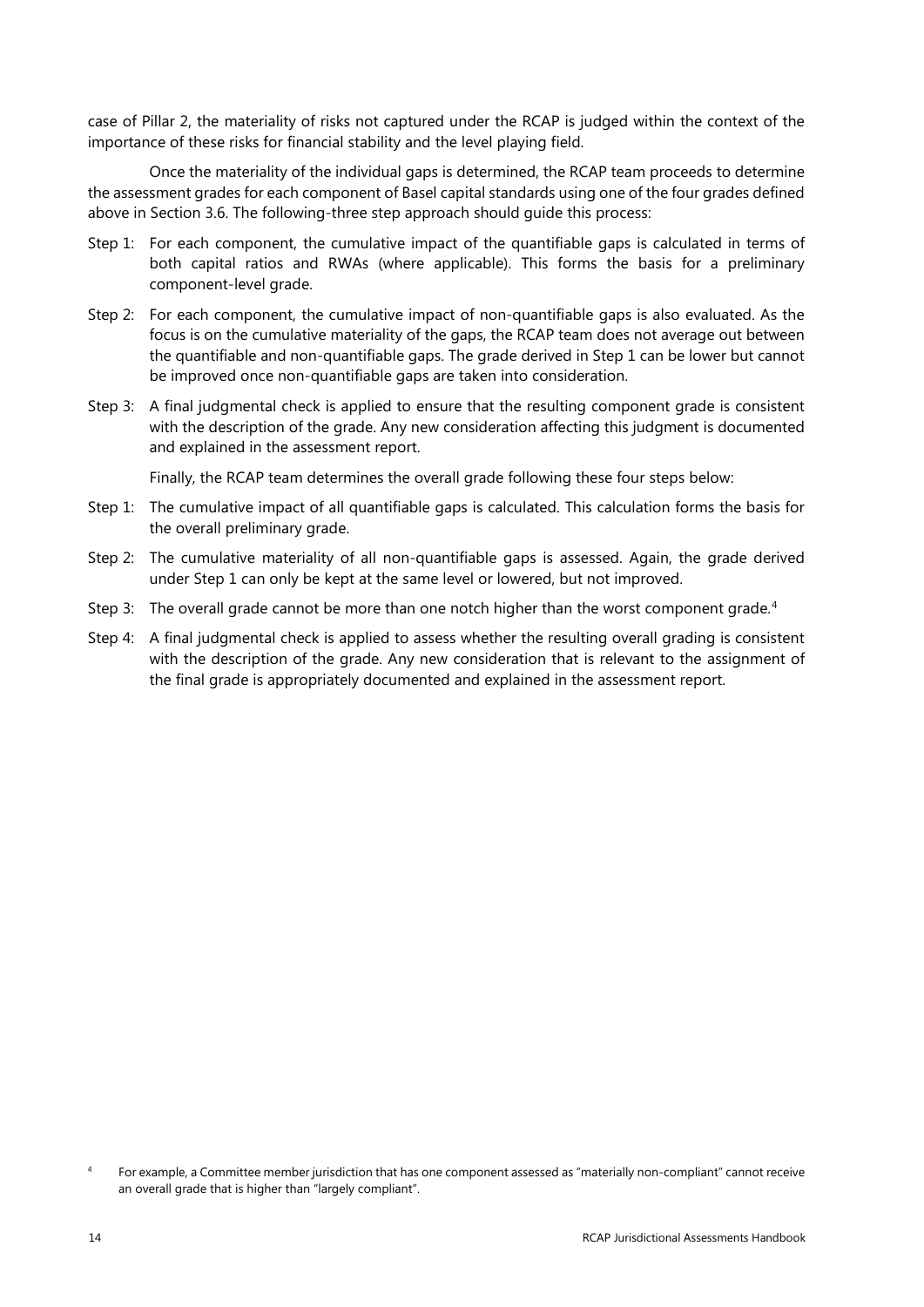### <span id="page-18-0"></span>4. Basel Liquidity Coverage Ratio: scope, design and methodology of assessment

### 4.1 Scope

As with the risk-based capital standards, the RCAP-LCR assessment focuses on the completeness and consistency of local regulations with respect to the Basel standards. The RCAP assessments of Basel liquidity standards (LCR) cover implementation of the LCR and the related LCR disclosure standards. The assessment assigns an overall grade for LCR implementation and for four components of the LCR: (i) highquality liquid assets, (ii) outflows, (iii) inflows, and (iv) LCR disclosure standard (Annex 5).

| 1. High-quality liquid assets |  |
|-------------------------------|--|
| 2. Outflows                   |  |
| 3. Inflows                    |  |
| 4. LCR disclosure standard    |  |

The assessment focuses on the completeness of the local regulations adopted and the consistency of local implementations of the LCR with the standards established by the Committee. The assessment determines any gaps or deviations from the Basel framework and evaluates their materiality on the LCR and on the resulting liquidity risks more broadly. The assessment is based on the following documents:

- (i) *Basel III: The Liquidity Coverage Ratio and liquidity risk monitoring tools* (January 2013), including any published frequently asked questions (eg *Frequently Asked Questions on Basel III's January 2013 Liquidity Coverage Ratio framework*, issued in April 2014);
- (ii) Liquidity Coverage Ratio disclosure standards (January 2014);

The liquidity monitoring tools and the principles for sound liquidity risk management are outside the scope for grading. The following Basel documents are therefore reviewed for information purposes only:

- (i) *Basel III: The Liquidity Coverage Ratio and liquidity risk monitoring tools* (January 2013) (part of liquidity risk monitoring tools);
- (ii) *Monitoring tools for intraday liquidity management* (April 2013); and,
- (iii) *Principles for sound liquidity risk management and supervision* (September 2008).

In addition, the RCAP-LCR assessment collects information on implementation issues that are subject to prudential judgment or discretion (Annex 6).

### 4.2 Design

As in the case of assessment of Basel capital standards, the RCAP-LCR assessments are also designed as peer reviews undertaken by technical experts selected from jurisdictions.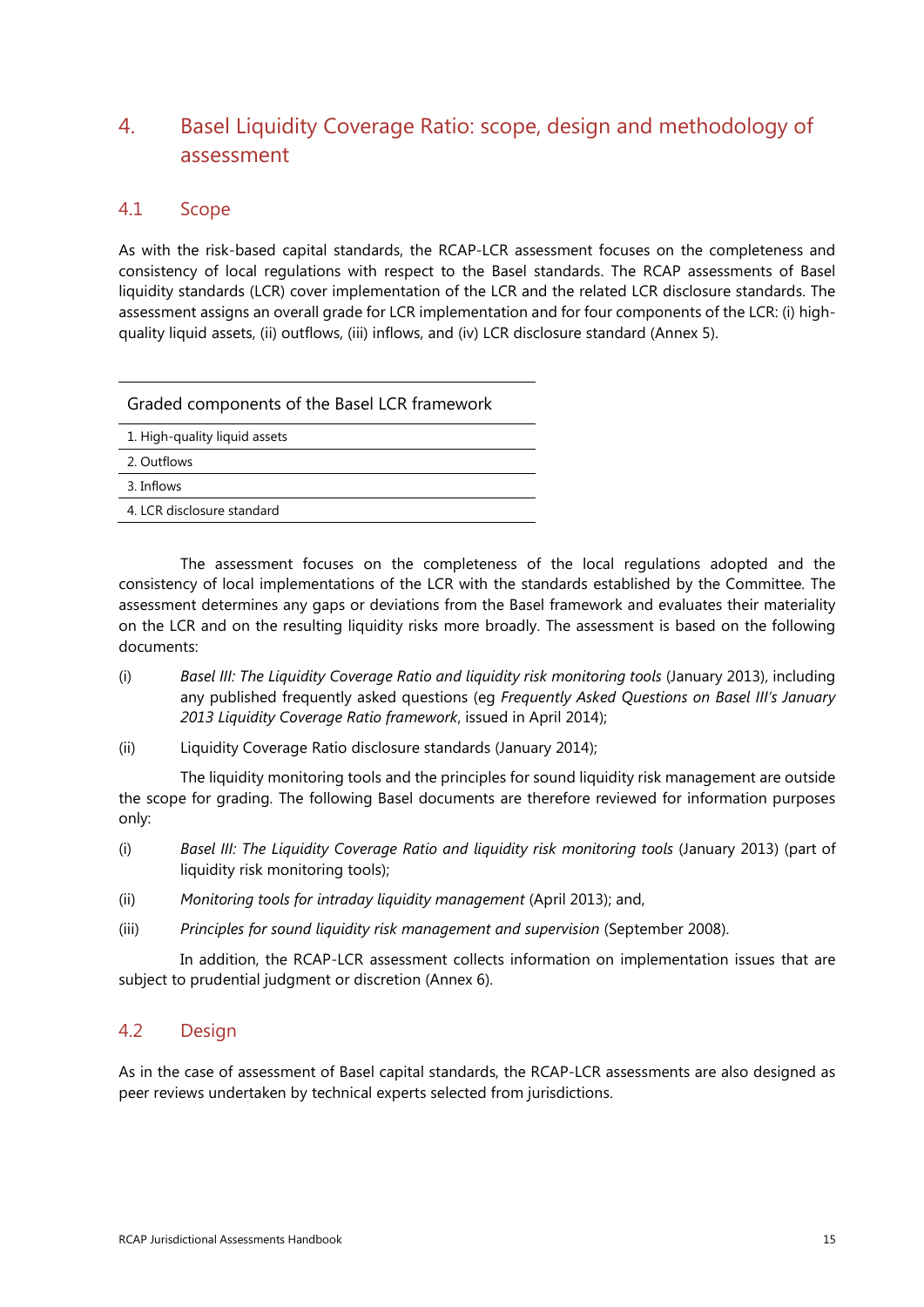### 4.3 Assessment methodology

The aims of the methodology are to achieve as much consistency as possible across jurisdictions, to support a rigorous analysis by the AT and to make efficient use of resources. The RCAP-LCR assessment methodology reflects the fact that the LCR standard is a "standardised approach" based on a predefined weighting scheme. Further, there is a significant qualitative element underlying the computation of the LCR, which requires implicit or explicit regulatory and supervisory treatment (often by taking into account the situation in the respective jurisdiction and/or market specific circumstances). A key challenge of the LCR assessment is thus to ensure that, within the scope of differences in regulatory and supervisory treatments provided for by the LCR standard, bank assets and liabilities are mapped consistently to the appropriate LCR categories on both sides of the balance sheet.

As a general principle, mirroring the established RCAP assessment methodology, the RCAP-LCR materiality assessment is based on both quantitative impact and qualitative factors. Similar to capital assessments, teams may list contextual observations regarding the regulatory implementation of the Basel LCR standard separately in the assessment report. Observations do not indicate sub-equivalence, but are considered compliant with the Basel standard and do not have a bearing on the assessment outcome.

#### 4.4 Bindingness of the regulatory documents

The main principles and criteria for the eligibility of instruments, other than laws and regulations, in RCAP assessments, are the same as those used for assessing risk-based capital standards.

### 4.5 Data collection

The data collection includes specific materiality data requests required for the LCR assessment. In addition to the assessment team's interaction with the supervisory authority of the assessed jurisdiction, the team would also establish contact with the central bank on a need-to-know basis, eg in the context of the data collection and in terms of their role as lenders of last resort, provision of R-CLF facilities etc. Meetings with the banking sector and other representatives from the private sector (such as audit firms, consultants and experts for a specific jurisdiction) provide the AT with a more comprehensive view on implementation, and help to verify findings, but are not usually used for the assessment.

### 4.6 Compliance scale and assessment grading

The assessment outcome follows one of the four grades used in the RCAP-Capital: compliant (C), largely compliant (LC), materially non-compliant (MNC), and non-compliant (NC).

As in the case of the assessment of the risk-based capital standards, the grading is, to the extent possible, based on quantitative materiality analysis, supplemented by qualitative analysis for nonquantifiable factors. Also, the overall grade cannot be more than one notch higher than the worst component grade. For example, a jurisdiction that has one of the components assessed as "materially noncompliant" cannot receive an overall grade that is higher than "largely compliant".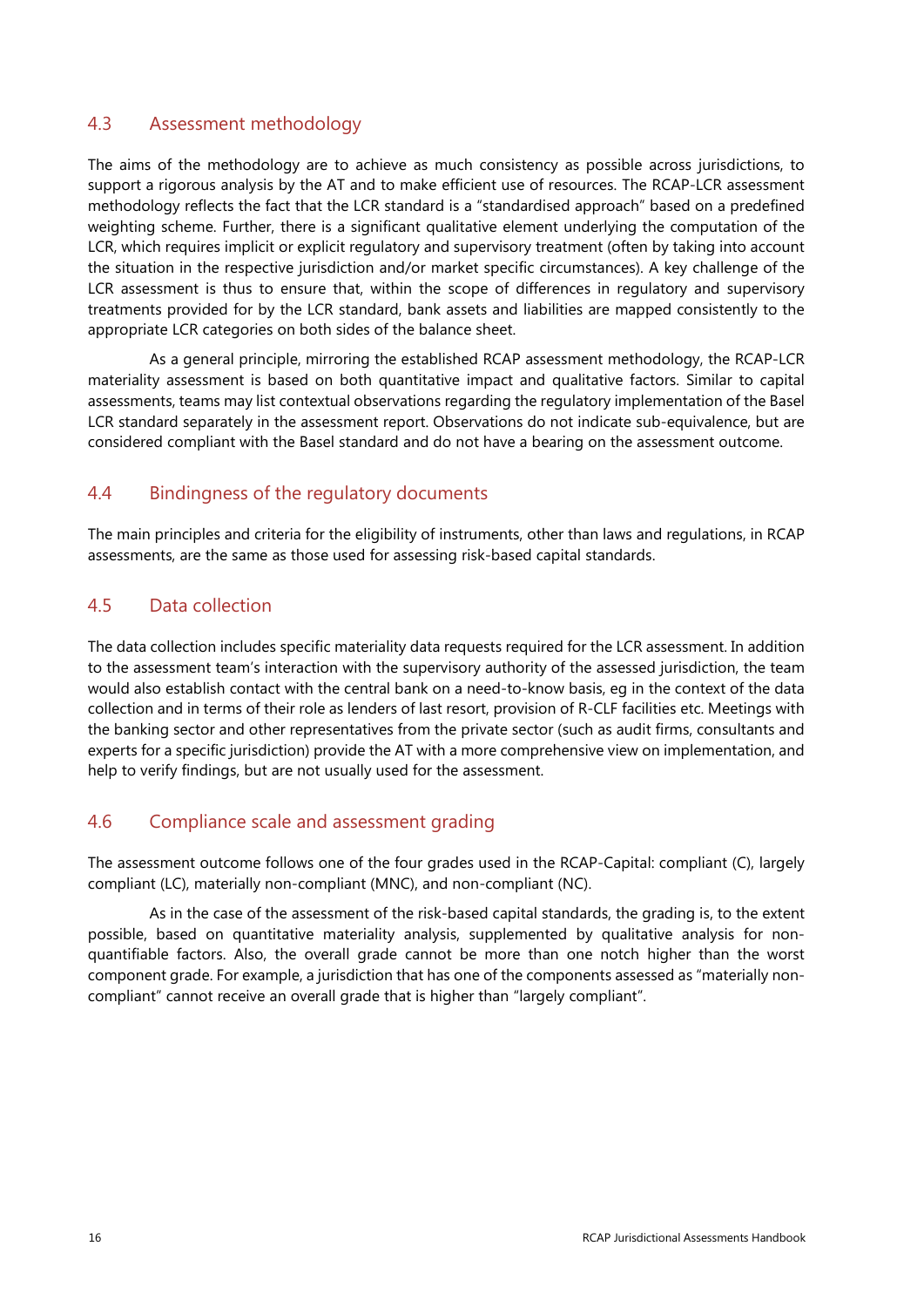### <span id="page-20-0"></span>5. Basel framework for global systemically important banks (G-SIBs): scope, design and methodology of assessment

### 5.1 Scope

Consistent with the general RCAP monitoring and assessment methodology for risk-based capital standards and the LCR, the RCAP-SIB assesses the completeness and consistency of domestic implementation with the Basel standards

The RCAP assessment of the Basel framework for G-SIBs covers the 12 provisions of the Basel G-SIB framework. These deal with (i) reporting and public disclosure requirements, and (ii) the higher loss absorbency requirement and its composition, and coordination with other regulatory requirements.

Alongside, as part of the half-yearly monitoring of the adoption of Basel III standards, all Committee member jurisdictions with banks having a size indicator (measured as exposure for leverage ratio computation) above the EUR 200 billion threshold are required to monitor their own adoption of G-SIB reporting and disclosure requirements. These banks form the core of the main sample for deciding G-SIB status. Jurisdictions can add banks to the main sample based on supervisory judgment and then they must also self-monitor. The focus of that monitoring is on completeness and timeliness.

The G-SIB framework has several key requirements, namely: (i) reporting requirements (including reporting data to the Committee) and public disclosure by banks; (ii) the level and composition of the HLA requirement and coordination with other regulatory requirements (both domestic and cross-border).

At this time, only the G-SIB home jurisdictions are subject to a formal G-SIB RCAP assessment. When a jurisdiction has implemented the full G-SIB requirements but has no designated G-SIB, it can also volunteer for such an assessment. However, in this case, the assessment is not graded.

Jurisdictions with banks in the main sample, but without designated G-SIBs, report the status of adoption (timeliness and completeness) of the G-SIB reporting and disclosure standards as part of the half-yearly Basel III implementation monitoring exercise. These member jurisdictions are not assessed for any of the G-SIB requirements.

If a jurisdiction has a bank that becomes a designated G-SIB, it becomes subject to an assessment of the G-SIB framework. In this context, the Basel G-SIB framework provides some leeway for jurisdictions, as banks are required to meet the additional requirement within 12 months after progressing to a higher bucket. If a jurisdiction has a bank that exceeds the EUR 200 billion threshold, or includes a bank in the sample based on its supervisory judgment, it becomes subject to the monitoring of the adoption status of reporting and disclosure requirements.

### 5.2 Design

The assessment is carried out on a cross-jurisdictional basis covering the five member jurisdictions that currently have G-SIBs. It is designed so that most of the work is based on desk analysis.

### 5.3 Assessment methodology

A distinction must be made between the *identification part* of the G-SIB framework and the *consequences part* (ie the requirements for banks that are designated G-SIBs). For the *identification part*, the Assessment Team does not make a line-by-line assessment of the G-SIBs reporting instructions (that aim at collecting the data necessary to assess the systemic importance of banks). For the *consequences part*, jurisdictions are free to be more conservative than prescribed by the Basel framework. In this case, areas of super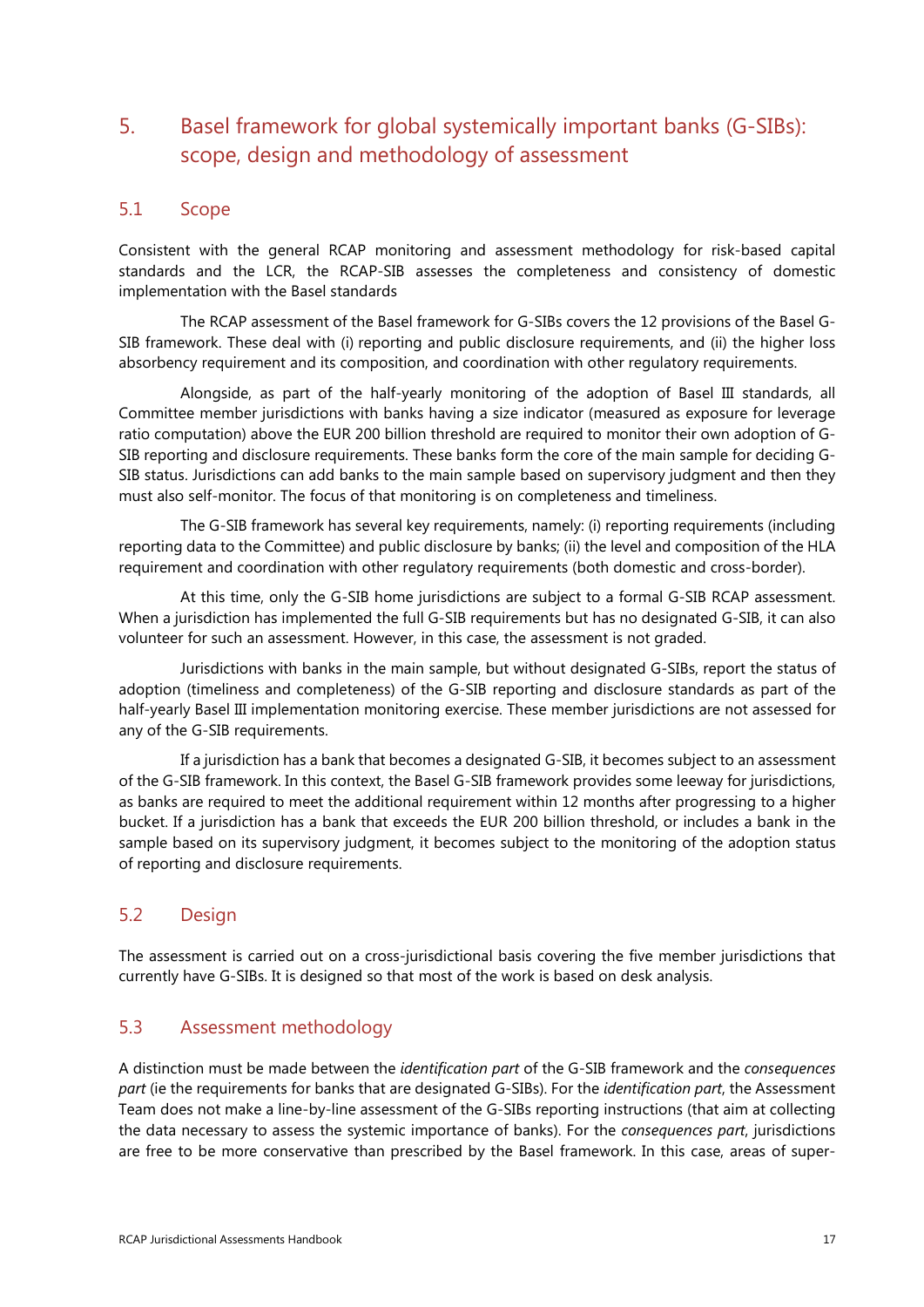equivalence are noted in the assessment report, as is done for the RCAP-Capital and RCAP-LCR assessments.

### 5.4 Assessment of reporting and disclosure requirements

The aim of the reporting and disclosure requirements is to assess whether the national implementation ensures that the 12 indicators are reported and disclosed by banks as per the agreed Basel instructions and that the data submission is of high quality.<sup>[5](#page-21-0)</sup>

Therefore, in their self-assessment, jurisdictions should indicate how they have implemented the reporting and disclosure requirements for each of the 12 indicators. To support the assessment, additional questions regarding the implementation and enforcement of the reporting instructions are included in the self-assessment questionnaire.

### 5.5 Assessment of materiality

The existing RCAP-Capital materiality approach is used where possible. For quantifiable deviations, the impact is measured with the help of data publicly available or submitted by the RCAP counterparty agency on an only-where-needed basis. For such deviations, when materiality thresholds are used, these thresholds are also meant as guidelines, not as hard limits. Assessors need to apply judgment when assessing the materiality of deviations and may deviate from the thresholds based on expert judgment. In all cases, the team should justify the materiality assessment and provide a clear underpinning of the materiality assessment.

In general, for quantifiable deviations, bank-specific data are requested to support the analysis of materiality. The data should reflect the full implementation of the Basel standards and should not take into account phase-in arrangements. Where local regulations are assessed to be in line with the Basel rules, there is no requirement to provide data for materiality testing. Likewise, where the domestic regulations impose requirements on banks over and above the requirements in the Basel text, the provision of supporting data is optional.

### 5.6 Compliance scale and assessment grading

As in the case of the RCAP-Capital and RCAP-LCR, the formal G-SIB assessment is graded (applicable only to those jurisdictions that are assessed for the full G-SIB framework). There is one overall grade, and two component grades (Annex 5):

- A grade for the implementation of the HLA requirements. This includes the phase-in arrangements, instruments to meet the HLA and the interaction with other elements of the Basel III framework; and,
- A grade for the disclosure requirements.

<span id="page-21-0"></span><sup>&</sup>lt;sup>5</sup> The Basel reference document is *Instructions for the end-year data collection exercise of the Macroprudential Supervision Group,* which details the reporting instructions for banks participating in the data collection exercise. It is available at [www.bis.org/bcbs/gsib/index.htm.](http://www.bis.org/bcbs/gsib/index.htm)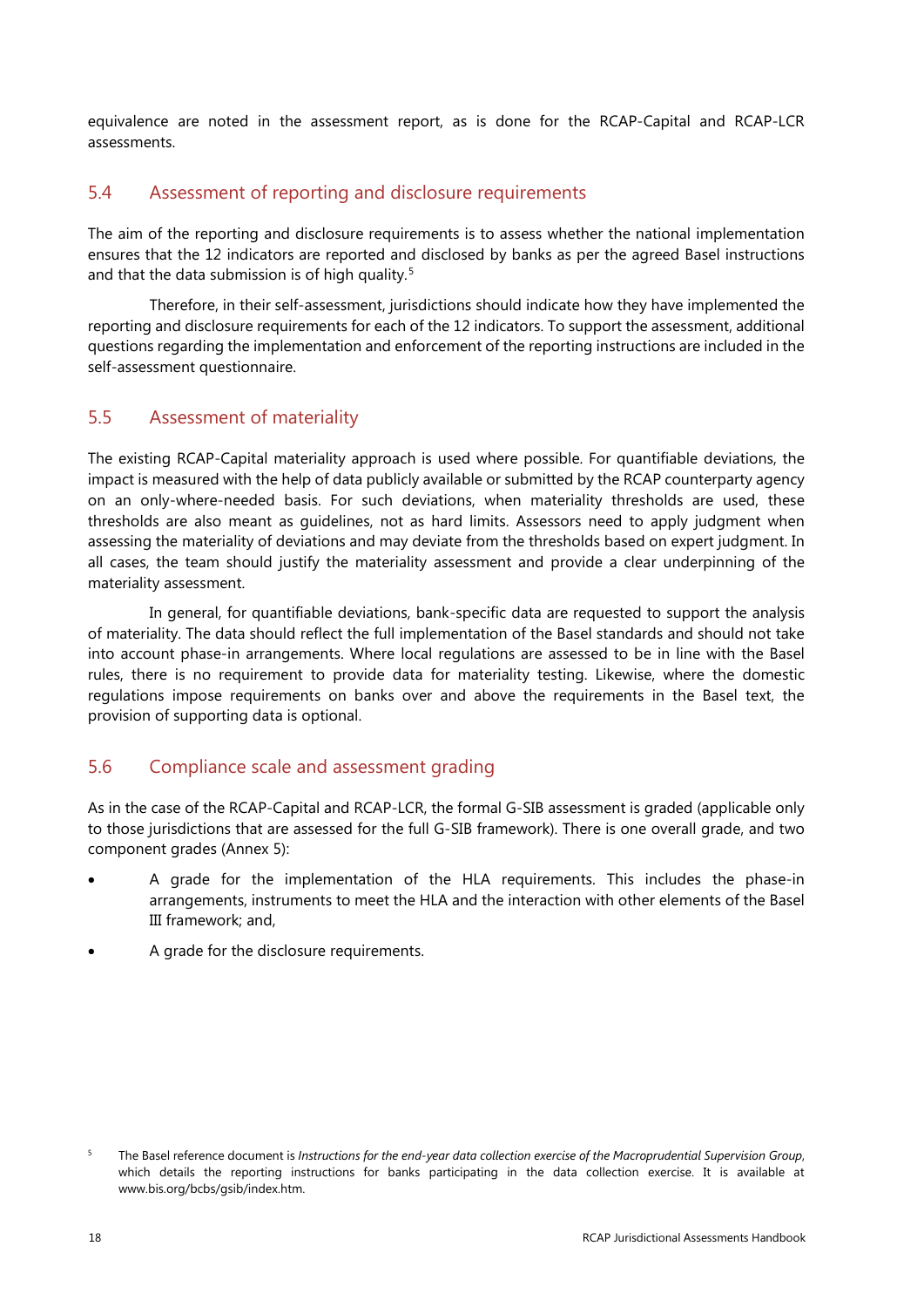### <span id="page-22-0"></span>6. Basel framework for domestic systemically important banks (D-SIBs): scope, design and methodology of review

The implementation of the D-SIB principles of member jurisdictions is not formally assessed on a graded basis. Instead, the AT collects information on the implementation of the D-SIB standards in the assessed member jurisdictions, which is used for a qualitative narrative. This approach is broadly consistent with the Committee's objectives; while the Committee collects valuable information on implementation, a narrative respects the high-level, principles-based nature of the D-SIB framework.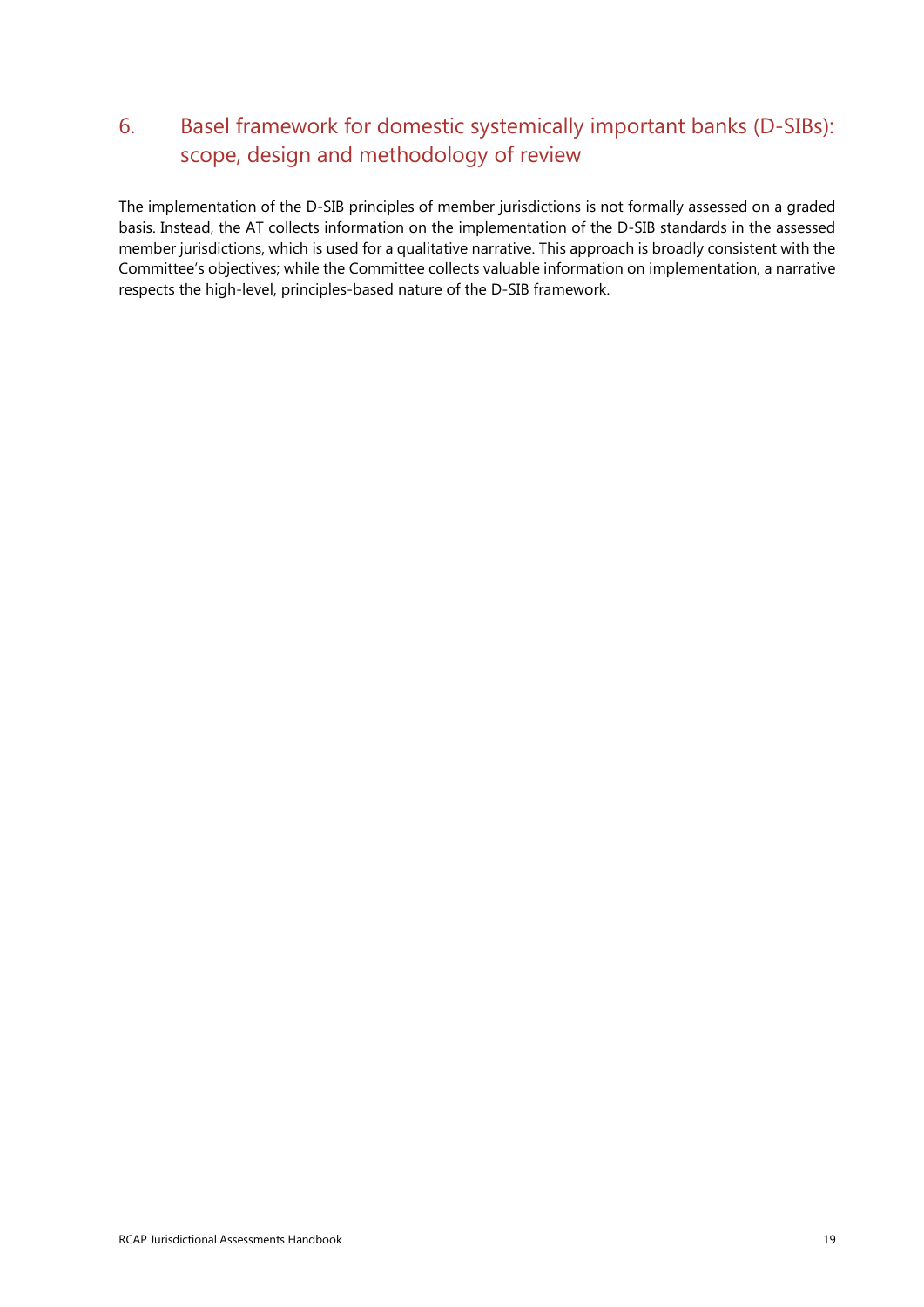### <span id="page-23-0"></span>7. Interpretative issues: process for clarifying Basel standards

Jurisdictional assessments usefully inform the Basel Committee about implementation challenges and interpretative issues that member jurisdictions and assessment teams come across when assessing the consistency of the domestic regulatory frameworks. Specifically, the assessments identify areas where further clarification is needed to ensure consistent implementation. To provide clarifications in a timely and consistent manner, a process has been established to complement the existing Basel FAQ process. The process is based on an escalation ladder while at the same time ensuring leeway for the assessment team to form its own view and apply expert judgment.

If an interpretative issue cannot be resolved during the assessment, the issue is taken out of the scope of the assessment and submitted to the relevant Basel Committee's working group for further guidance and clarification. The Basel Committee approves the proposed clarification before its publication as an FAQ.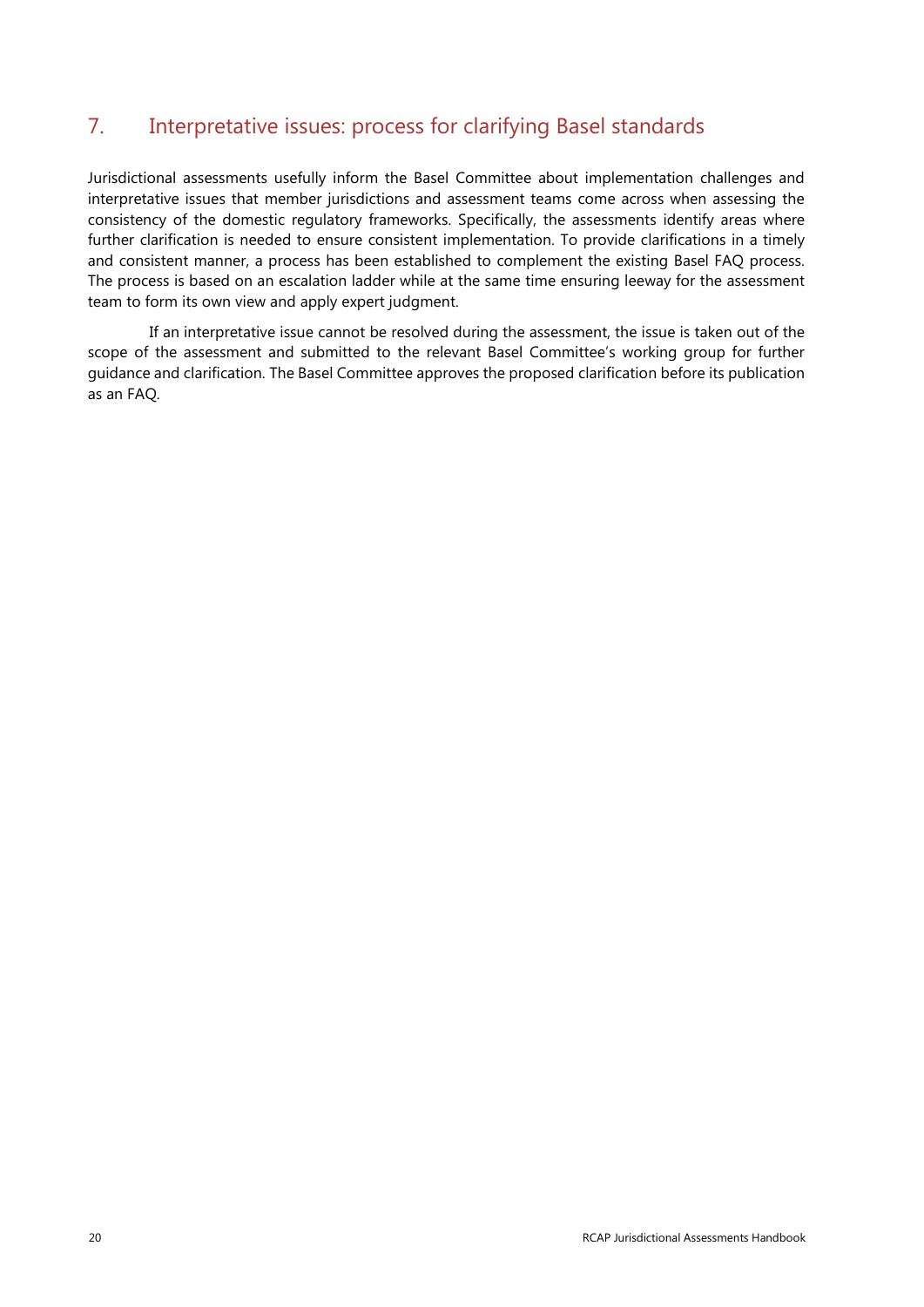# <span id="page-24-0"></span>Annexes

# <span id="page-24-1"></span>Annex 1: Composition, terms of reference and mandate of RCAP governing bodies

| Body                                             | Members                                                                                                                                                                                                                                              | Terms of reference / mandate                                                                                                                                                                                                                                                                                                                                                                                                                                                                             |
|--------------------------------------------------|------------------------------------------------------------------------------------------------------------------------------------------------------------------------------------------------------------------------------------------------------|----------------------------------------------------------------------------------------------------------------------------------------------------------------------------------------------------------------------------------------------------------------------------------------------------------------------------------------------------------------------------------------------------------------------------------------------------------------------------------------------------------|
| Peer Review<br>Board (PRB)                       | The Peer Review Board consists of the Chairman<br>of the Basel Committee, the Chairman of the<br>Supervision and Implementation Group, and the<br>Secretary General of the Basel Committee. The<br>PRB is supported by the Head of Basel III         | The PRB supervises the assessment process and<br>approves the RCAP team leaders, Assessment<br>Teams and Review Teams. In approving the teams,<br>the PRB ensures that they enjoy independence with<br>respect to the assessed jurisdiction.                                                                                                                                                                                                                                                             |
|                                                  | implementation at the Secretariat.                                                                                                                                                                                                                   | The PRB provides final clearance of the assessment<br>report for submission to the Basel Committee.                                                                                                                                                                                                                                                                                                                                                                                                      |
|                                                  |                                                                                                                                                                                                                                                      | During the assessment, the PRB can be consulted<br>on issues related to assessment methodology.<br>Interpretative issues can be referred to the Peer<br>Review Board by the Head of Basel III<br>Implementation.                                                                                                                                                                                                                                                                                         |
| Head of Basel III<br>Implementation              |                                                                                                                                                                                                                                                      | To avoid any conflict of interest, the Head of Basel<br>III Implementation at the Secretariat does not take<br>part in the validation effort by the Review Team or<br>the PRB. Her/his role is to act as a facilitator<br>between the RCAP assessment team and the<br>assessed jurisdiction, ensure the consistency and<br>completeness of each RCAP, and assist on technical<br>or policy matters as they may arise.                                                                                    |
| Assessment<br>Team                               | The Assessment Team consists of regulatory<br>and supervisory experts drawn from the<br>Committee members' organisations. As a<br>principle, Assessment Team members are<br>selected from jurisdictions different from the<br>assessed jurisdiction. | The Assessment Team conducts the off-site and on-<br>site assessment, drafts the assessment report and<br>determines the assessment grades.<br>The ownership of the assessment report is<br>transferred from the Assessment Team to the Basel<br>Committee once the report has been cleared by the<br>PRB and circulated to the Basel Committee for<br>discussion and approval.                                                                                                                          |
| Review Team                                      | The Review Team typically consists of SIG<br>members, other experts from the Committee,<br>notably the Policy Development Group (PDG),<br>and a senior member of the Committee's<br>Secretariat.                                                     | The Review Team reviews and agrees on the draft<br>report before it goes to the PRB for final review.<br>The review team also reports to the SIG when the<br>SIG is informed by the team leader about material<br>findings or policy issues arising from the RCAP<br>assessment.<br>During the assessment, the Review Team can be<br>consulted on interpretative issues. If the<br>Assessment Team and the Review Team cannot<br>reach a common understanding, the issue can be<br>escalated to the PRB. |
| Supervision and<br>Implementation<br>Group (SIG) | SIG representatives of the member jurisdictions                                                                                                                                                                                                      | The SIG reviews the draft assessment reports and<br>provides feedback to the Team Leader and<br>Assessment Team. The SIG feedback is also shared<br>with the PRB for approving the assessment reports.<br>SIG members can be asked to take part in the<br>Review Team.<br>The PRB can submit proposals for amendments to<br>the assessment methodology to the SIG for review                                                                                                                             |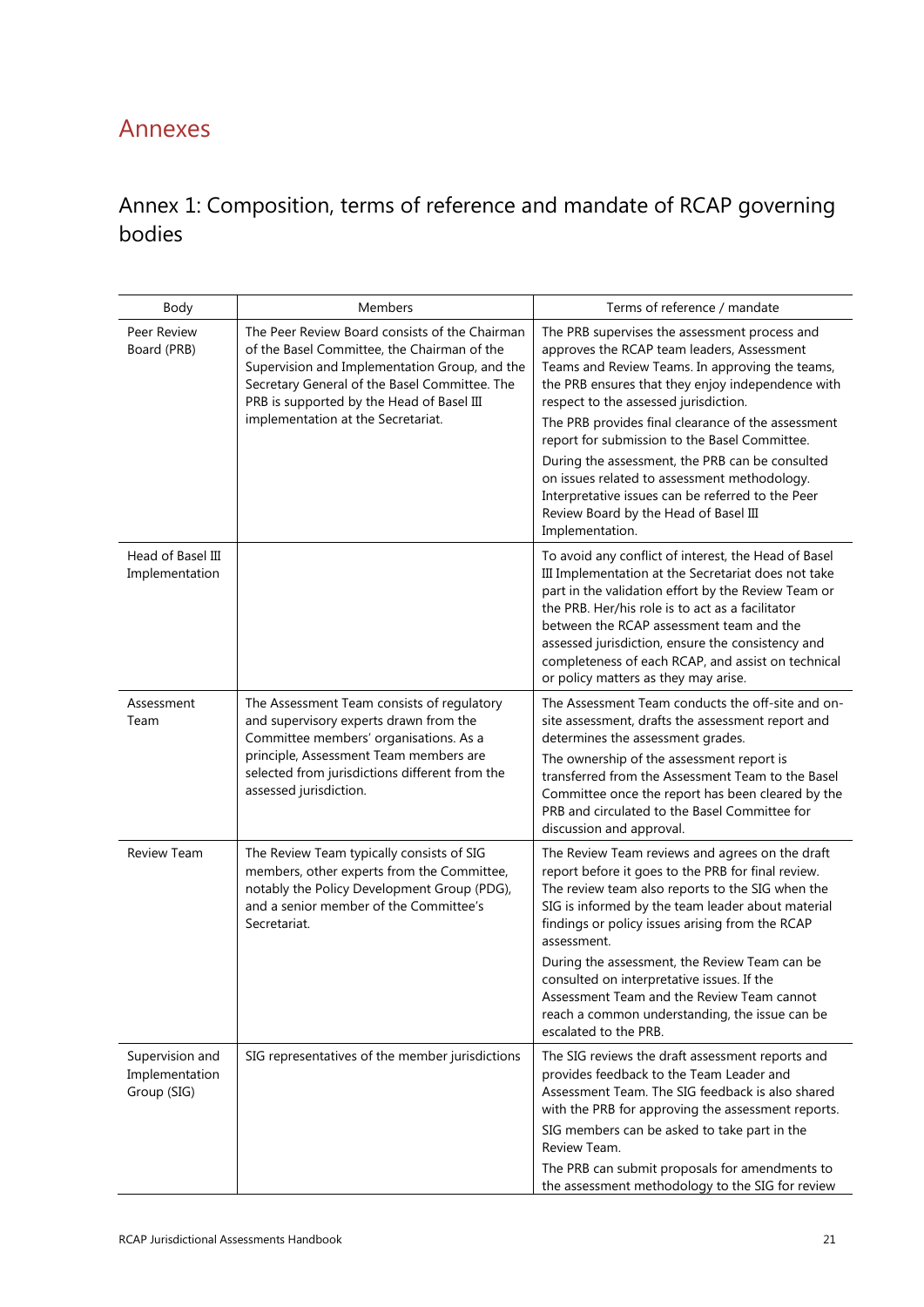|                        |                                                                 | and approval for submission to the Basel<br>Committee.                                                                                                                                                                                                                                                                                                                                                                                                                                                                                                                                                                                                                                                                 |
|------------------------|-----------------------------------------------------------------|------------------------------------------------------------------------------------------------------------------------------------------------------------------------------------------------------------------------------------------------------------------------------------------------------------------------------------------------------------------------------------------------------------------------------------------------------------------------------------------------------------------------------------------------------------------------------------------------------------------------------------------------------------------------------------------------------------------------|
| <b>Basel Committee</b> | Basel Committee representatives of the<br>member jurisdictions. | The Committee has the final responsibility for<br>approving the assessment reports and assessment<br>methodology. The assessments are approved by<br>consensus. The representatives of the assessed<br>jurisdiction do not take part in the decision-making<br>but their views are reflected in a separate section of<br>the report. If the Committee cannot reach full<br>consensus, minority views are footnoted in the<br>report. After the Committee's formal approval, the<br>report, including the formal response from the<br>assessed jurisdiction is published on the<br>Committee's website. The Committee member from<br>the assessed jurisdiction is also invited to publish<br>the report on its website. |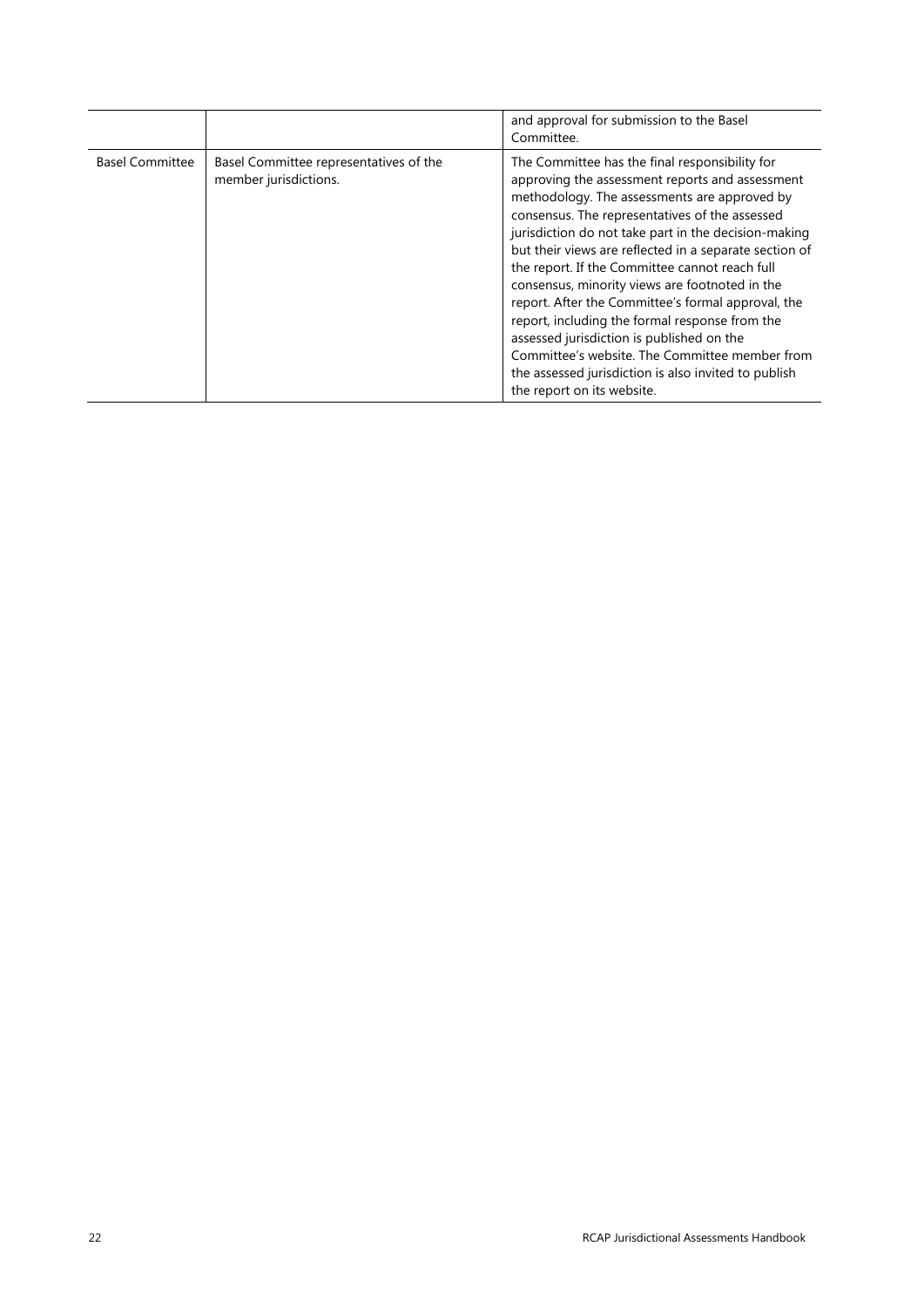### <span id="page-26-0"></span>Annex 2: Monitoring regulatory adoption

The aim of the monitoring effort undertaken as part of the RCAP is to ensure that relevant Basel standards are transposed into domestic laws or regulations according to the internationally agreed timeline. The monitoring framework put in place by the Committee's Secretariat keeps a regular watch on the adoption of the Basel standards by member jurisdictions. Based on information provided by each jurisdiction, the monitoring output comprises a half-yearly report ("Progress report on the adoption of the Basel regulatory framework") for the Committee's approval and publication. Initially focused on the Basel capital standards, the monitoring framework has been progressively extended to cover the adoption progress of all Basel III standards that will become effective by 2019. The revised progress report then provides a consolidated overview of the progress made by member jurisdictions in adopting the Basel III capital standards, Liquidity Coverage Ratio (LCR), Net Stable Funding Ratio (NSFR), leverage ratio, SIBs requirements, revised Pillar 3 disclosure framework and large exposure framework. Progress is evaluated according to numerical grades with an overlay of colour codes (see below).

### Numerical grades

 $1 =$  draft regulation not published;  $2 =$  draft regulation published;  $3 =$  final rule published (but not yet implemented by banks);  $4 = \text{final rule}$  in force (published and implemented by banks).

### Colour codes

Green = adoption completed; Yellow = adoption in process; Red = no adoption; No colour = Rules are not due for implementation as of date of assessment.

### Overview table

The following table is used to summarise the status of adoption of Basel standards by member jurisdictions. The latest updated table is available at the website of the Basel Committee.<sup>[6](#page-26-1)</sup> The table is typically updated twice a year, in April and October. The table below includes hypothetical scores and colours for illustrative purposes only.

<span id="page-26-1"></span>Se[e www.bis.org/bcbs/implementation/bprl1.htm.](http://www.bis.org/bcbs/implementation/bprl1.htm)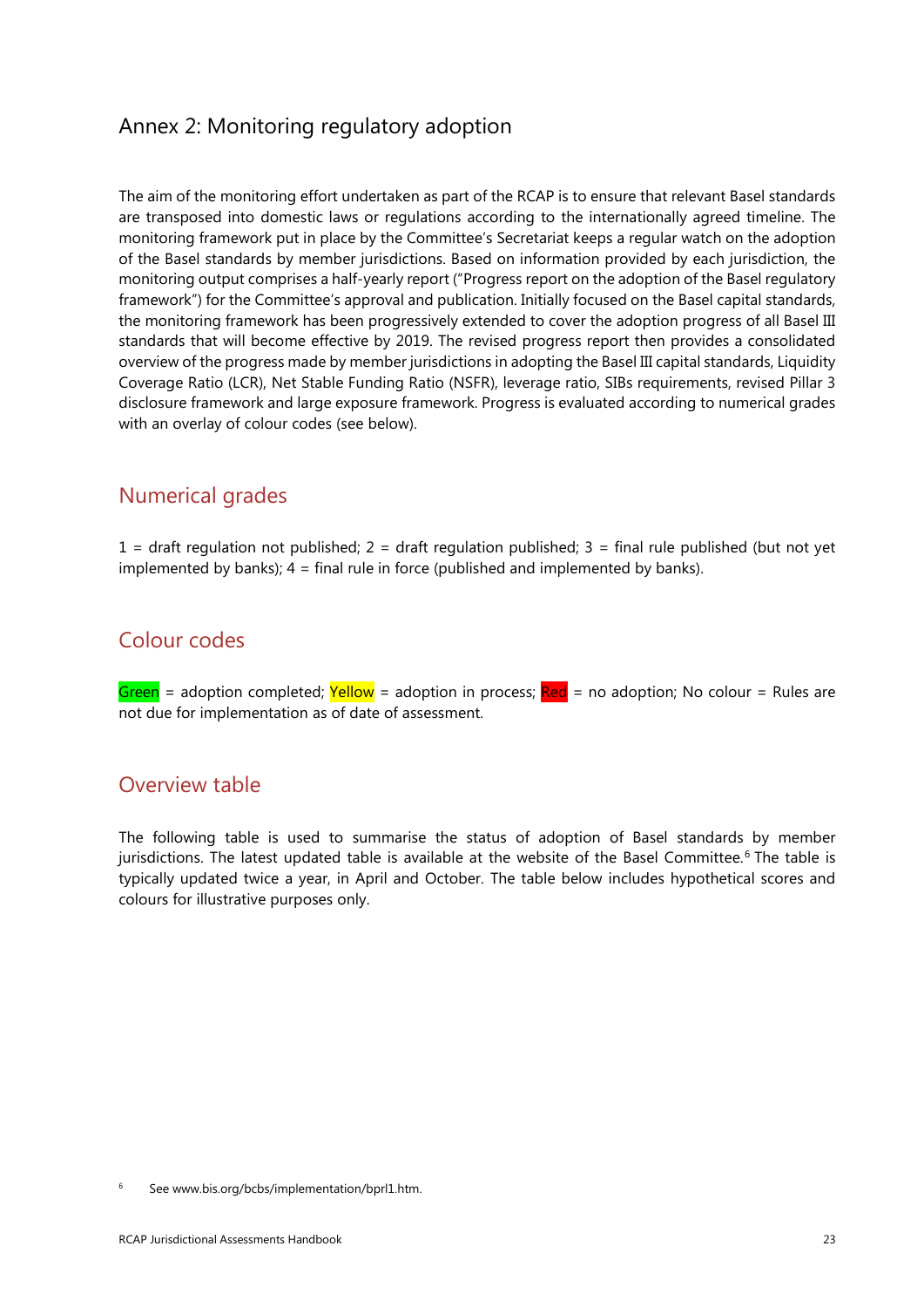| Country   | <b>Basel standards</b>                 |                                                         | Agreed date of<br>implementation | <b>Status</b>  | Remarks |
|-----------|----------------------------------------|---------------------------------------------------------|----------------------------------|----------------|---------|
| Example:  | Risk-based                             | Definition of capital                                   | Jan 2013                         | $\overline{4}$ |         |
| Country X | capital                                | Capital conservation buffer                             | Jan 2016                         | $\overline{4}$ |         |
|           |                                        | Countercyclical buffer                                  | Jan 2016                         | 4              |         |
|           |                                        | Capital requirements for equity<br>investments in funds | Jan 2017                         | 3              |         |
|           |                                        | SA-CCR                                                  | Jan 2017                         | 2              |         |
|           |                                        | Securitisation framework                                | Jan 2018                         | 2              |         |
|           |                                        | Capital requirements for CCPs                           | Jan 2017                         | 2              |         |
|           | Liquidity<br>standards                 | Liquidity Coverage Ratio (LCR)                          | Jan 2015                         | 4              |         |
|           |                                        | LCR disclosure requirements                             | Jan 2015                         | 4              |         |
|           |                                        | Net Stable Funding Ratio                                | Jan 2018                         | 2              |         |
|           |                                        | NSFR disclosure requirements                            | Jan 2018                         | 1              |         |
|           |                                        | Leverage ratio                                          | Jan 2018                         | $\overline{4}$ |         |
|           | Leverage ratio disclosure requirements |                                                         | Jan 2015                         | $\overline{4}$ |         |
|           |                                        | G-SIB requirements                                      | Jan 2016                         | 4, 1           |         |
|           | D-SIB requirements                     |                                                         | Jan 2016                         | 4              |         |
|           |                                        | Pillar 3 disclosure requirements                        | Dec 2016                         | 2              |         |
|           |                                        | Large exposures                                         | Jan 2019                         | 2              |         |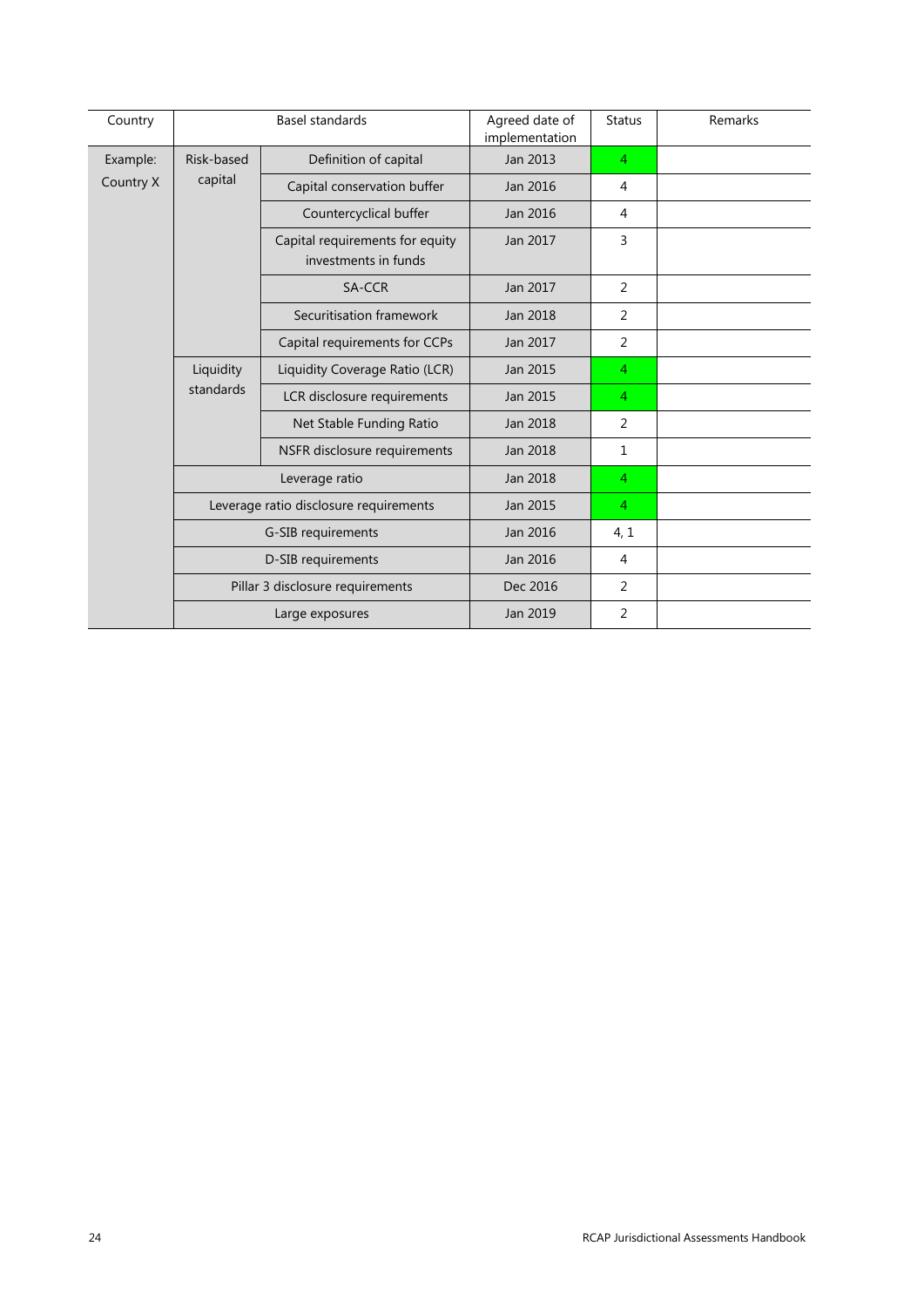### Annex 3: Flow chart of jurisdictional assessments



- <span id="page-28-0"></span>1. For each individual jurisdictional assessment, a **Team Leader** is proposed by the Secretariat and formally approved by the Peer Review Board (PRB). The Team Leader is generally a Basel Committee or a SIG member. An **Assessment Team** is then proposed by the Secretariat (in consultation with the Team Leader) and formally approved by the PRB. The Assessment Team members are subject-area experts from Basel Committee member organisations. Assessment Team members cannot come from the jurisdiction being assessed. Each component of the Basel Framework is reviewed by a pair of Assessment Team members (four-eye review).
- 2. Similarly, a **Review Team** is proposed by Secretariat and formally approved by the PRB. The Review Team consists of senior supervisors or policy experts drawn from the Supervision and Implementation Group (SIG), other Committee's expert groups – notably the Policy Development Group (PDG) and a senior member from the Basel Committee Secretariat. The nationality of Review Team members is typically chosen so as not to overlap that of the jurisdiction being assessed and the Assessment Team members.
- 3. The draft reports (excluding assessment grades) are discussed by the **SIG**.
- 4. The **PRB** receives the reports (including the grades) around the same time as they are submitted to the SIG. The PRB formally signs off on the reports before circulation to the Committee. Following the SIG discussion, the PRB is informed about the key issues raised by SIG members.
- 5. The final reports (including the grades) are submitted to the Basel Committee for approval and publication.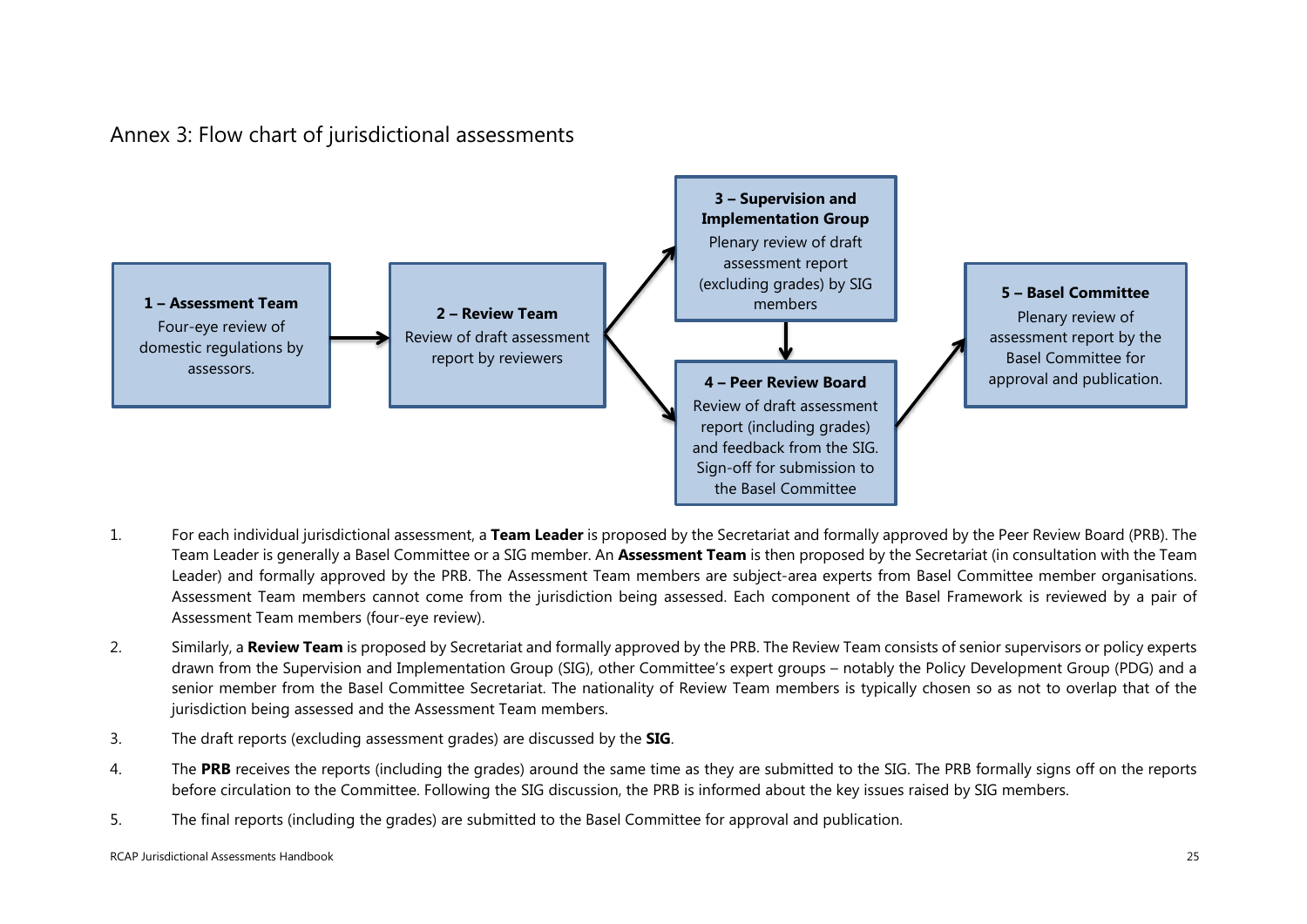### <span id="page-29-0"></span>Annex 4: Reference and supporting documents for RCAP-Capital  $assesments<sup>7</sup>$  $assesments<sup>7</sup>$  $assesments<sup>7</sup>$

The following list constitutes the Basel documents that are in scope of the assessment as of date. It may be noted that the published Basel FAQs that clarify the interpretation of published Basel II, 2.5 and III documents are also within the scope of this assessment. Further, annexes referred to in the Basel documents are also within the scope of the assessment. This list is automatically updated once the implementation of a Basel standard has passed.

- 1. *Basel II: International Convergence of Capital Measurement and Capital Standards: A Revised Framework – Comprehensive Version* (June 2006)
- 2. *Enhancements to the Basel Framework* (July 2009)
- 3. *Guidelines for computing capital for incremental risk in the trading book* (July 2009)
- 4. *Final elements of the reforms to raise the quality of regulatory capital issued by the Basel Committee* (January 2011)
- 5. *Revisions to the Basel II market risk framework – updated as of 31 December 2010* (February 2011)
- 6. *Basel III: A global regulatory framework for more resilient banks and banking systems – revised version* (revised June 2011)
- 7. *Pillar 3 Disclosure Requirements for Remuneration* (July 2011)
- 8. *Treatment of trade finance under the Basel capital framework* (October 2011)
- 9. *Interpretive issues with respect to the revisions to the market risk framework* (November 2011)
- 10. *[Composition of capital disclosure requirements –](http://www.bis.org/publ/bcbs221.htm) Rules text* (June 2012)
- 11. *[Capital requirements for bank exposures to central counterparties](http://www.bis.org/publ/bcbs227.htm)* (July 2012)
- 12. *Regulatory treatment of valuation adjustments to derivative liabilities: final rule issued by the Basel Committee* (July 2012); and
- 13. *FAQs published by the Committee including those that would solve any interpretative issue arising during the assessment*. [8](#page-29-2)

<span id="page-29-1"></span><sup>&</sup>lt;sup>7</sup> See also www.bis.org/bcbs/basel3/compilation.htm. Regulatory compliance against Basel standards that are not yet finalised is subject to follow-up assessments at a later stage.

<span id="page-29-2"></span><sup>8</sup> Eg *Basel III counterparty credit risk – [Frequently asked questions](http://www.bis.org/publ/bcbs235.htm)* (November 2012), *[Basel III definition of capital –](http://www.bis.org/publ/bcbs211.htm) Frequently asked questions* [\(December 2011\).](http://www.bis.org/publ/bcbs211.htm)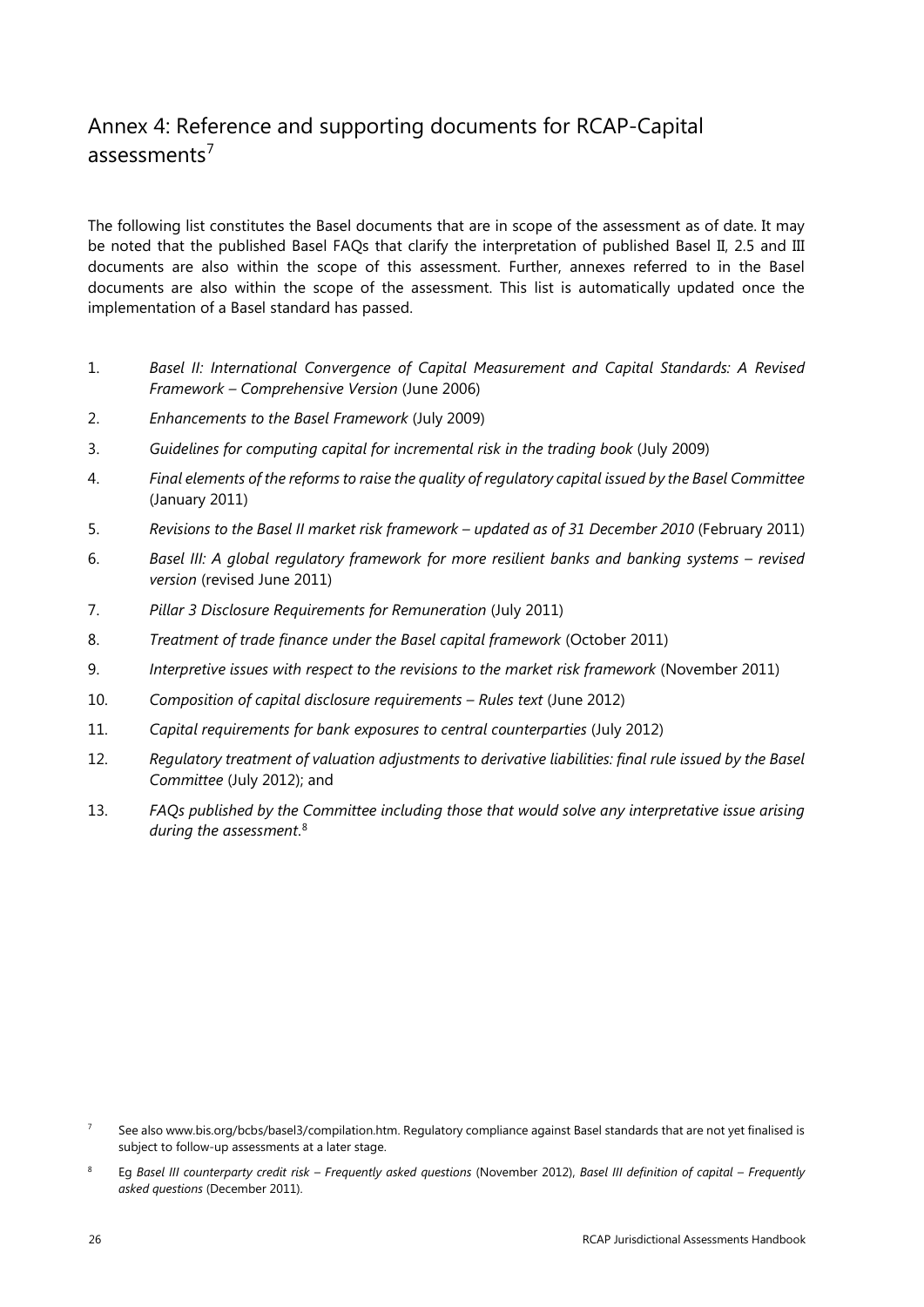# <span id="page-30-0"></span>Annex 5: Overview of graded components of the Basel framework

# Basel risk-based capital standard

| 1. Scope of application                                                                                     |
|-------------------------------------------------------------------------------------------------------------|
| 2. Transitional arrangements                                                                                |
| Pillar 1: Minimum capital requirements                                                                      |
| 3. Definition of capital                                                                                    |
| 4. Credit risk: Standardised Approach                                                                       |
| 5. Credit risk: Internal Ratings-Based Approach                                                             |
| 6. Securitisation framework                                                                                 |
| 7. Counterparty credit risk framework                                                                       |
| 8. Market risk: Standardised Measurement Method                                                             |
| 9. Market risk: Internal Models Approach                                                                    |
| 10. Operational risk: Basic Indicator Approach and Standardised Approach                                    |
| 11. Operational risk: Advanced Measurement Approaches                                                       |
| 12. Capital buffers (conservation and countercyclical)                                                      |
| Pillar 2: Supervisory review process                                                                        |
| 13. Legal and regulatory framework for the supervisory review process and for<br>taking supervisory actions |
| Pillar 3: Market discipline                                                                                 |
| 14. Disclosure requirements                                                                                 |

# Basel LCR standard

| 1. High-quality liquid assets  |  |  |
|--------------------------------|--|--|
| 2. Outflows                    |  |  |
| 3. Inflows                     |  |  |
| 3. LCR disclosure requirements |  |  |
|                                |  |  |

## Basel G-SIB standard

| 1. Higher loss absorbency  |  |  |  |
|----------------------------|--|--|--|
| 2. Disclosure requirements |  |  |  |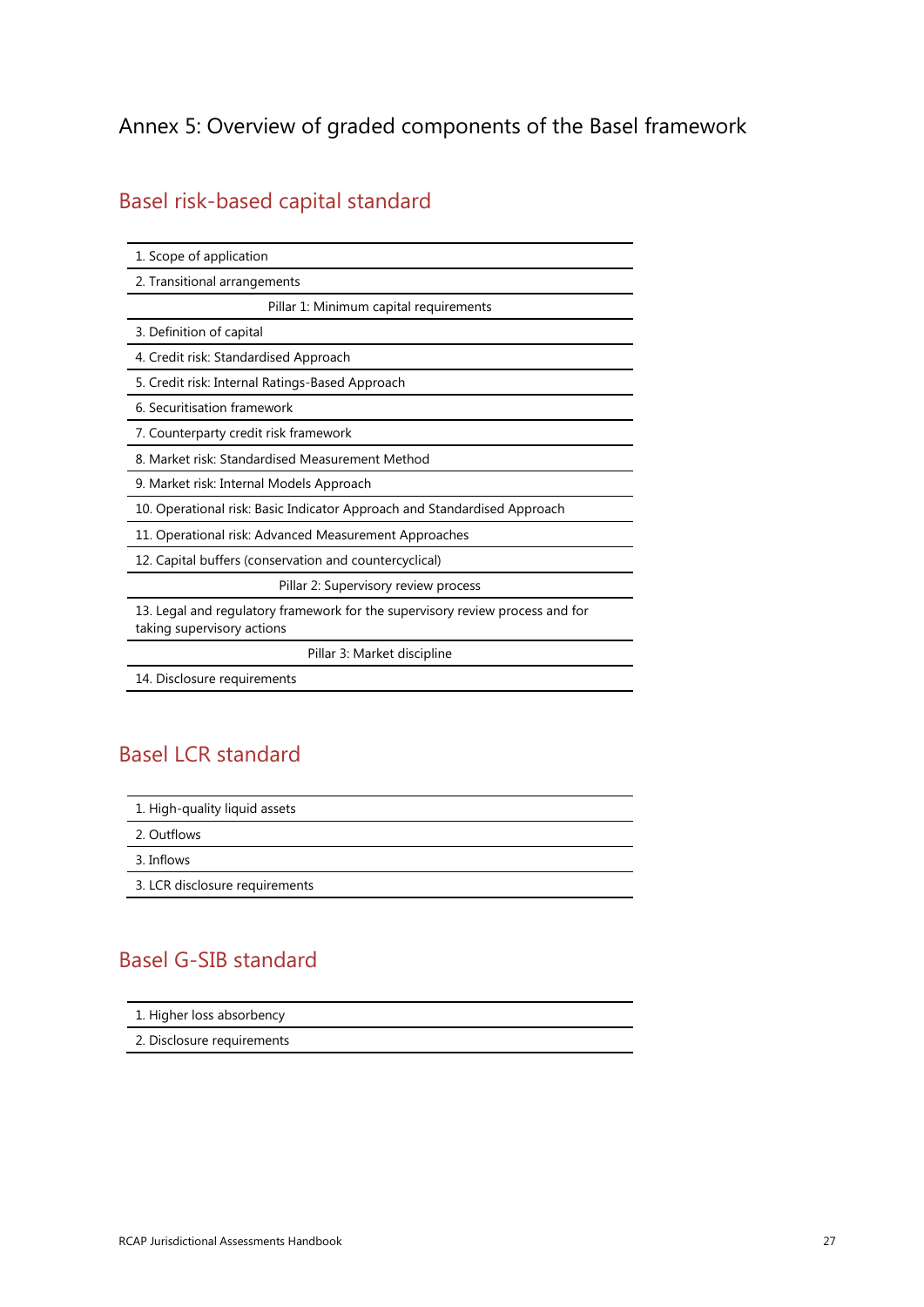# <span id="page-31-0"></span>Annex 6: Issues subject to prudential judgment or discretion in the LCR

### Elements requiring judgment (non-comprehensive list) Table A6.1

| Para       | Description                                                                                                                                         |
|------------|-----------------------------------------------------------------------------------------------------------------------------------------------------|
| 24f        | Treatment of the concept of "large, deep and active markets"                                                                                        |
| 50         | Treatment of the concept of "reliable source of liquidity"                                                                                          |
| 52         | Treatment of the concept of "relevant period of significant liquidity stress"                                                                       |
| 74-84      | Retail deposits are divided into "stable" and "less stable"                                                                                         |
| 83, 86     | Treatment of the possibility of early withdrawal of funding with maturity above 30 days (Para 83 – retail<br>deposits; Para 86 - wholesale funding) |
| $90 - 91$  | Definition of small business customers' exposure is based on nominal EUR amount (1 million)                                                         |
| $94 - 103$ | Deposits subject to "operational" relationships                                                                                                     |
| 131f       | Definition of other financial institutions and other legal entities                                                                                 |

#### Elements left to national discretion (non-comprehensive list) Table A6.2

| Para            | Description                                                                                                                                                                                                                                                                                                                                                                                                                                                                                                                                                                                       |
|-----------------|---------------------------------------------------------------------------------------------------------------------------------------------------------------------------------------------------------------------------------------------------------------------------------------------------------------------------------------------------------------------------------------------------------------------------------------------------------------------------------------------------------------------------------------------------------------------------------------------------|
| 5               | These two standards [the LCR and NSFR] are comprised mainly of specific parameters that are<br>internationally "harmonised" with prescribed values. Certain parameters, however, contain elements of<br>national discretion to reflect jurisdiction-specific conditions. In these cases, the parameters should be<br>transparent and clearly outlined in the regulations of each jurisdiction to provide clarity both within the<br>jurisdiction and internationally.                                                                                                                             |
| 8               | Use of phase-in options                                                                                                                                                                                                                                                                                                                                                                                                                                                                                                                                                                           |
| 11              | The Committee also reaffirms its view that, during periods of stress, it would be entirely appropriate for<br>banks to use their stock of HQLA, thereby falling below the minimum. Supervisors subsequently assess<br>this situation and give guidance on usability according to circumstances. Furthermore, individual<br>countries that are receiving financial support for macroeconomic and structural reform purposes may<br>choose a different implementation schedule for their national banking systems, consistent with the design<br>of their broader economic restructuring programme. |
| 50 <sub>b</sub> | Eligibility of central bank reserves                                                                                                                                                                                                                                                                                                                                                                                                                                                                                                                                                              |
| 50c             | Marketable securities that are assigned a 0% risk-weight under the Basel II Standardised Approach for<br>credit risk                                                                                                                                                                                                                                                                                                                                                                                                                                                                              |
| $53 - 54$       | Eligible Level 2B assets                                                                                                                                                                                                                                                                                                                                                                                                                                                                                                                                                                          |
| 54a             | Provision relating to the use of restricted contractual committed liquidity facilities (RCLF) <sup>9</sup>                                                                                                                                                                                                                                                                                                                                                                                                                                                                                        |
| 55f             | Treatment for jurisdictions with insufficient HQLA (subject to separate peer review process)                                                                                                                                                                                                                                                                                                                                                                                                                                                                                                      |
| 68              | Treatment of sharia-compliant banks                                                                                                                                                                                                                                                                                                                                                                                                                                                                                                                                                               |
| 78              | Treatment of deposit insurance                                                                                                                                                                                                                                                                                                                                                                                                                                                                                                                                                                    |
| 79f             | Categories and run-off rates for less stable deposits                                                                                                                                                                                                                                                                                                                                                                                                                                                                                                                                             |
| 123             | Market valuation changes on derivative transactions                                                                                                                                                                                                                                                                                                                                                                                                                                                                                                                                               |

<span id="page-31-1"></span><sup>9</sup> See www.bis.org/publ/bcbs274.htm.

 $\overline{\phantom{0}}$